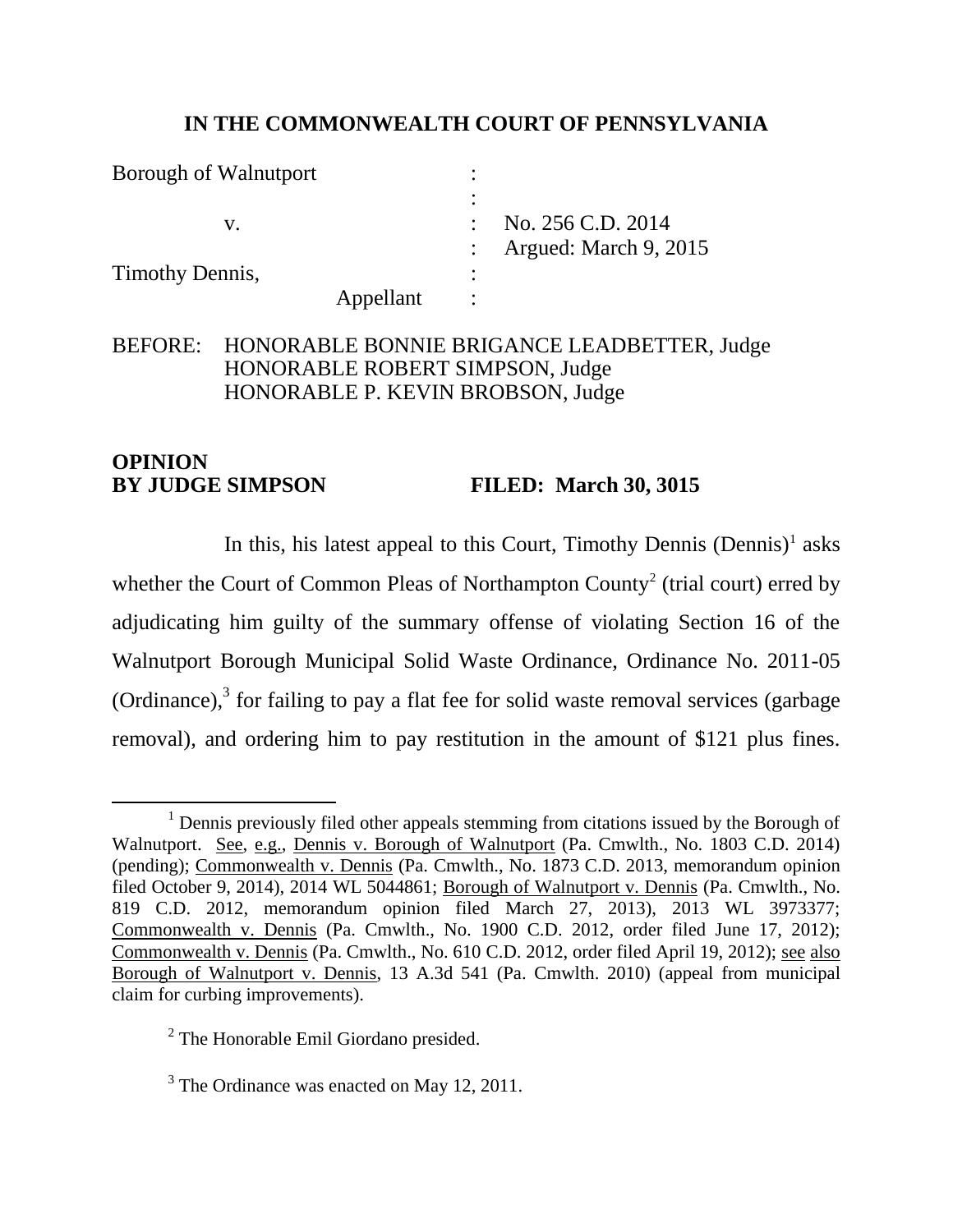Dennis contends the trial court erred or abused its discretion by: not ruling on his double jeopardy claim until after the trial concluded; denying his double jeopardy claim; determining the citation was sufficiently specific; determining the Borough presented sufficient evidence to prove the requisite elements of the offense; and, refusing to invalidate the Ordinance as unconstitutional or contrary to the law. Discerning no error, we affirm.

#### **I. Background**

Dennis is the owner of residential property located at 645 Lehigh Gap Street (property), in the Borough of Walnutport (Borough), Northampton County, Pennsylvania. In February 2013, the Borough filed a non-traffic citation and a summons against Dennis for violating Section 16 of the Ordinance for not paying a special tax for garbage removal for the period of January 2013 to June 2013.

Section 16 of the Ordinance provides:

The legal and/or equitable owner(s) of the real estate containing a residential establishment shall be responsible to pay, and shall pay, the fees, fines and penalties as may be imposed pursuant to the provisions of this article. A residential establishment is exempt from this section only if it is an unoccupied dwelling unit as defined pursuant to this article.

An "unoccupied dwelling unit" is defined as "[a] dwelling unit within the Borough of Walnutport which is unfit to live in and/or which is not receiving municipal water and/or sewer service." Section 2 of the Ordinance.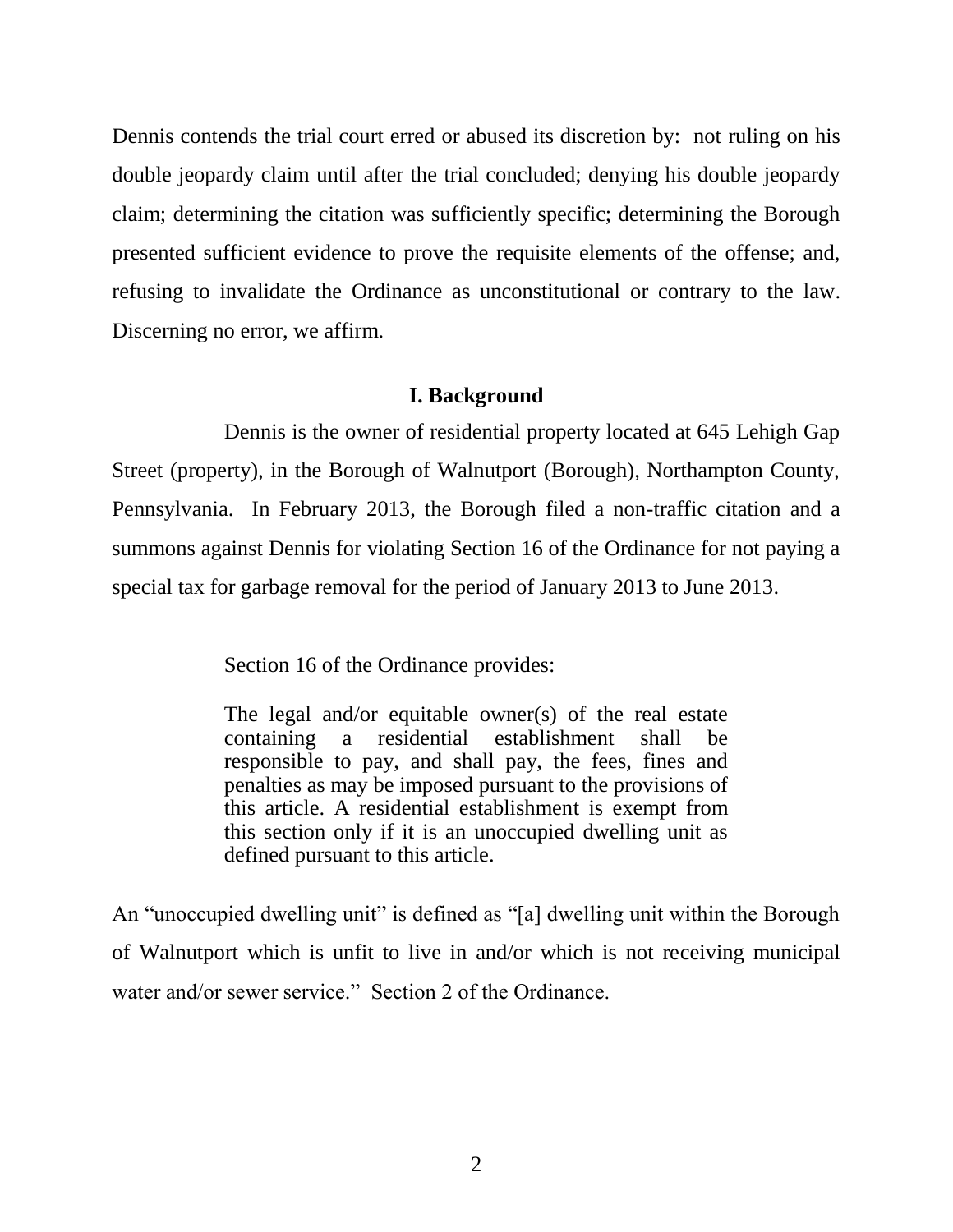Dennis pled not guilty. The matter was heard by a magisterial district judge, who found Dennis guilty of the offense and ordered him to pay restitution, plus fines and costs. Dennis timely appealed to the trial court.

The trial court held a non-jury, *de novo* trial on the summary appeal. On behalf of the Borough, Annette Lacko, Secretary and Treasurer for the Borough (Secretary), and Eric Stohl, the Borough's Code Enforcement Officer (Code Officer), testified.

Secretary testified she bills residents for municipal services provided by the Borough as part of her duties. Included among these, she bills residential property owners twice a year for garbage removal services in the amount of \$110 for a total of \$220 per year. Tr. Ct. Hr'g, 12/11/13, Notes of Testimony (N.T.) at 5. Secretary testified she mailed an invoice to Dennis at the property for garbage removal services in October 2012, but he did not pay it. Id. at 8-9. The late fee is \$11. Id. at 9. After Dennis did not pay, she sent out a past due notice, a delinquent notice, and a final notice. Id. at 11. She sent the notices via certified and regular mail. Id. The notices mailed certified came back unclaimed, but the notices sent regular mail were not returned. Id. Secretary testified Dennis paid the 2014 bill on time. Id. at 12.

Secretary explained the only way a property owner is exempt from paying for garbage removal is if the house is uninhabitable or does not receive water or sewer service. Id. On cross examination, Secretary testified she bills every residential property owner, regardless of whether the resident uses the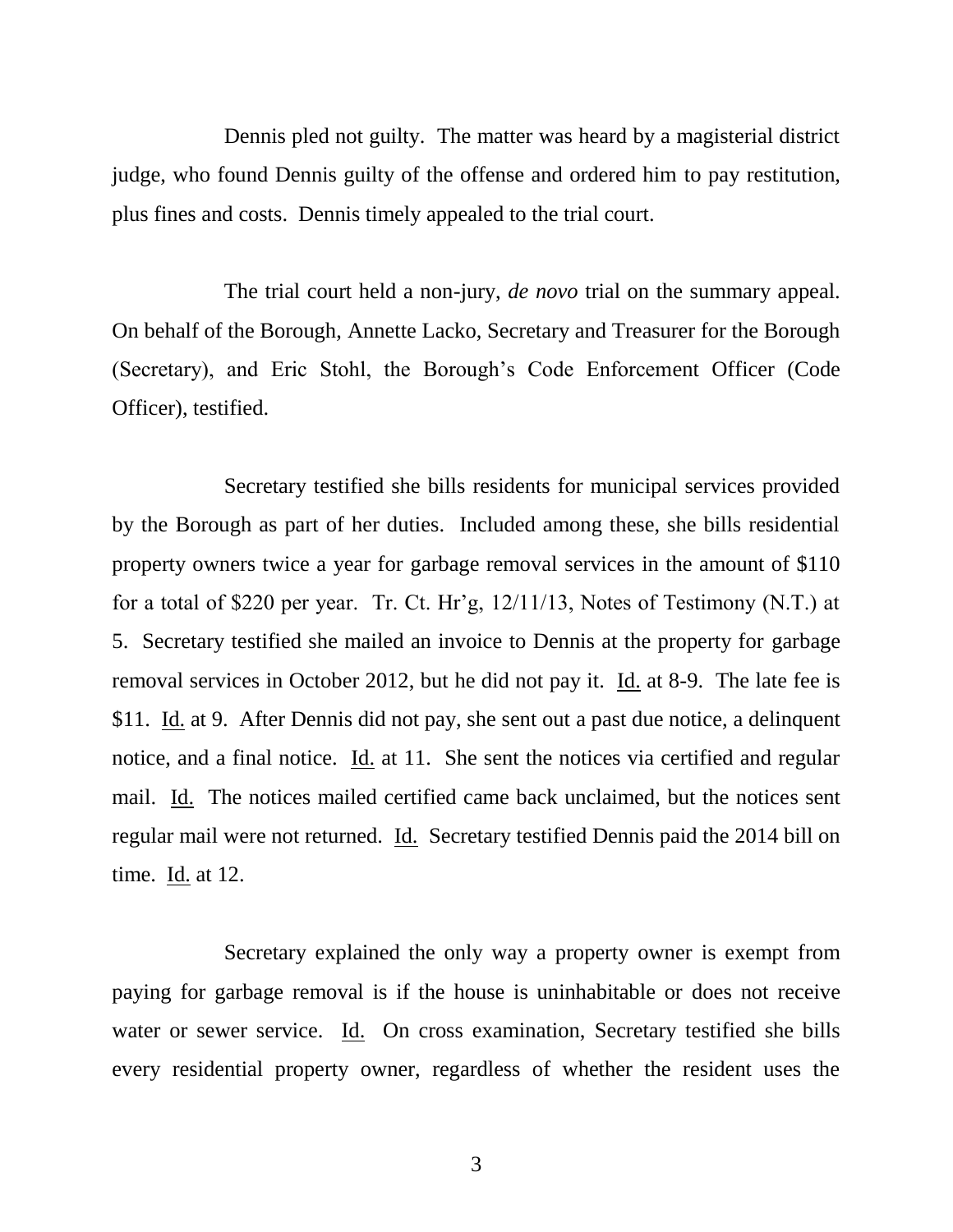garbage removal service or lives at the property. Id. at 15-16. The property contains a single-family residence, which receives municipal water service and does not qualify for exemption as an "unoccupied dwelling unit." Id. at 7, 13.

Code Officer testified he issued the citation because Dennis did not pay the garbage bill. Id. at 19. Code Officer posted the third and final notice to the door of the house before issuing the citation. Id. at 20. On cross examination, Code Officer acknowledged he issued Dennis a citation in 2004 for not paying for garbage removal, which was dismissed. Id. at 23. He also confirmed he issued another citation in 2008 because Dennis did not contract or pay for garbage removal services, which was also dismissed. Id. Code Officer testified the property receives municipal water service as evidenced by Dennis' water bill. Id. at 25. Other than the bill, Code Officer did not know if or how Dennis actually uses the municipal water service. Id. Code Officer did not know whether there is a well on the property. Id. at 22-23.

On redirect examination, Code Officer testified even if a residence has a well, it will still have a water meter. Id. at 26. The Borough calculates sewer fees based on the gallons of water used as reflected on the meter. Id. at 26-27. In other words, if a resident uses one gallon of water, he is charged with using one gallon of sewer. Id. at 27. As for the prior citations, Code Officer testified they were issued under prior ordinances. He acknowledged the Borough amended prior ordinances to reflect past litigation. Specifically, the Ordinance changed the definition of "unoccupied dwelling unit." Id. at 28. It also changed the waste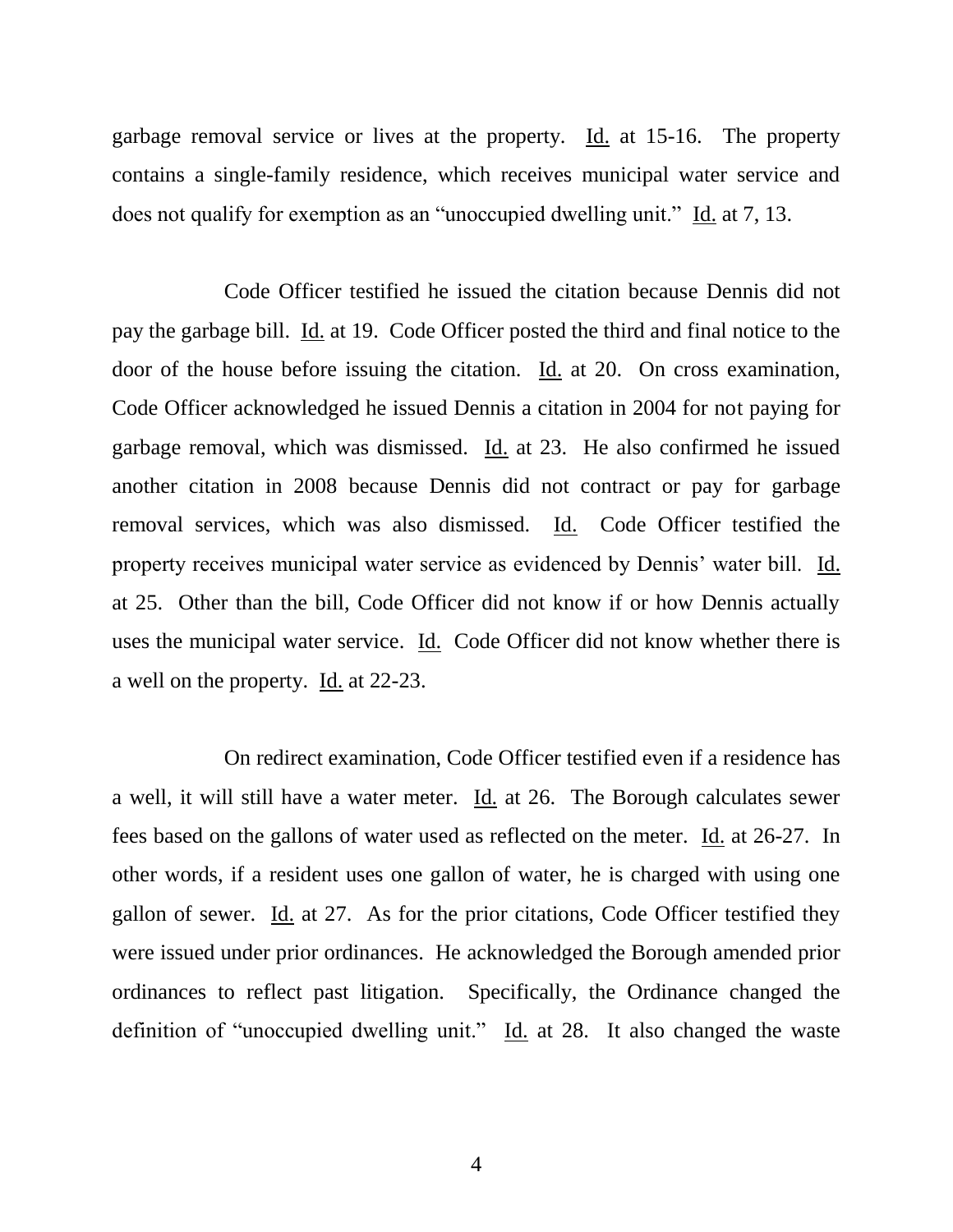hauler and the billing process. Id. at 29. Under the current Ordinance, the Borough collects the fees, not the waste hauler. Id.

Dennis did not testify. However, Dennis stipulated that: he did not pay the garbage bill; he was the exclusive owner of the property; and, the property is habitable and receives water service. N.T. at 9, 13; see C.R., Item No. 6, Def.'s Br. in Support of Post-Trial Args. at 2.

At the conclusion of the trial, Dennis raised a double jeopardy argument. Id. at 35. The trial court, with the assent of both parties, requested the parties file briefs in support of post-trial arguments. In his post-trial brief, Dennis presented the same arguments raised now on appeal.

Based on the evidence and arguments presented, in January 2014, the trial court entered a verdict of guilty. The trial court ordered Dennis to pay restitution in the amount of \$121 plus fines. In support, the trial court filed a 16 page opinion.<sup>4</sup> From this decision, Dennis appealed to this Court.

#### **II. Issues**

On appeal,<sup>5</sup> Dennis contends the trial court procedurally erred by not addressing his double jeopardy claim until after the trial. He argues the trial court

 $\overline{a}$ 

<sup>&</sup>lt;sup>4</sup> At the direction of the trial court, Dennis filed a concise statement of errors complained of on appeal. In its 1925(a) statement, the trial court confirmed the reasons provided in its 16 page opinion and offered no additional statement.

<sup>&</sup>lt;sup>5</sup> Where the trial court receives additional evidence in deciding whether there was a summary violation of an ordinance, our review is limited to determining whether constitutional **(Footnote continued on next page…)**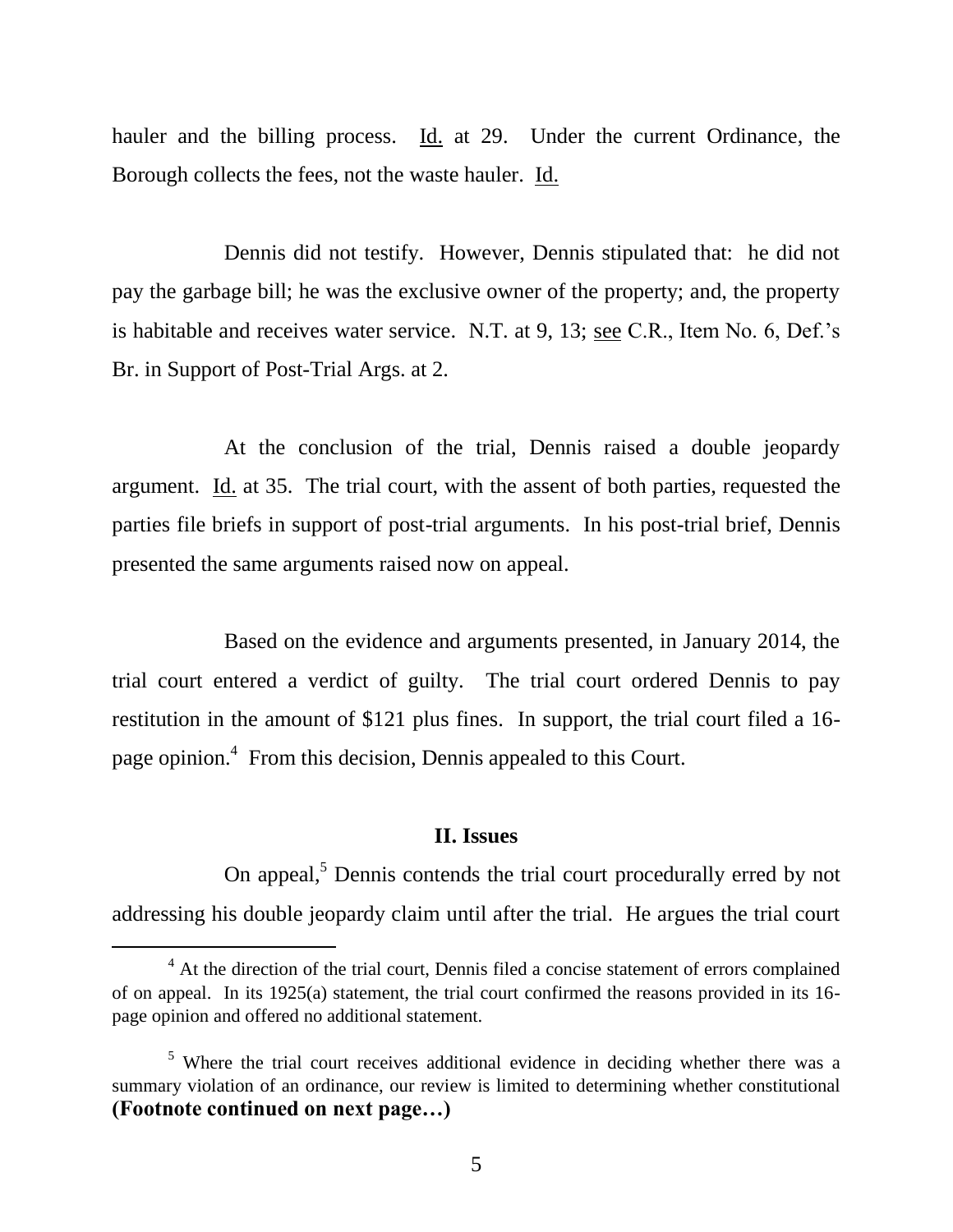substantively erred by not dismissing the citation on double jeopardy grounds as he was previously prosecuted for the same offense.

In addition, Dennis argues the trial court should have dismissed the citation for lack of specificity. According to Dennis, the citation does not include the basic elements of the charged offense. Further, he contends the Borough did not present sufficient evidence to prove beyond a reasonable doubt the requisite elements of the offense.

Finally, Dennis asserts the trial court erred by not invalidating the Ordinance as unconstitutional or contrary to the law. Dennis claims the ordinance violates equal protection because there is no rational nexus between having water or sewer service and paying for garbage removal. He further contends the ordinance is invalid because it imposes criminal penalties for civil citations and it makes the individual, rather than the property, liable for the alleged violation.

# **III. Discussion A. Double Jeopardy – Procedural Error**

First, Dennis contends the trial court procedurally erred or abused its discretion by not ruling on his assertion of a constitutional right against being twice placed in jeopardy for the same offense raised at trial. Dennis claims the trial court abrogated his constitutional right by denying an immediate interlocutory appeal.

#### **(continued…)**

rights were violated or whether the trial court abused its discretion or committed an error of law. Commonwealth v. Stone, 788 A.2d 1079 (Pa. Cmwlth. 2001).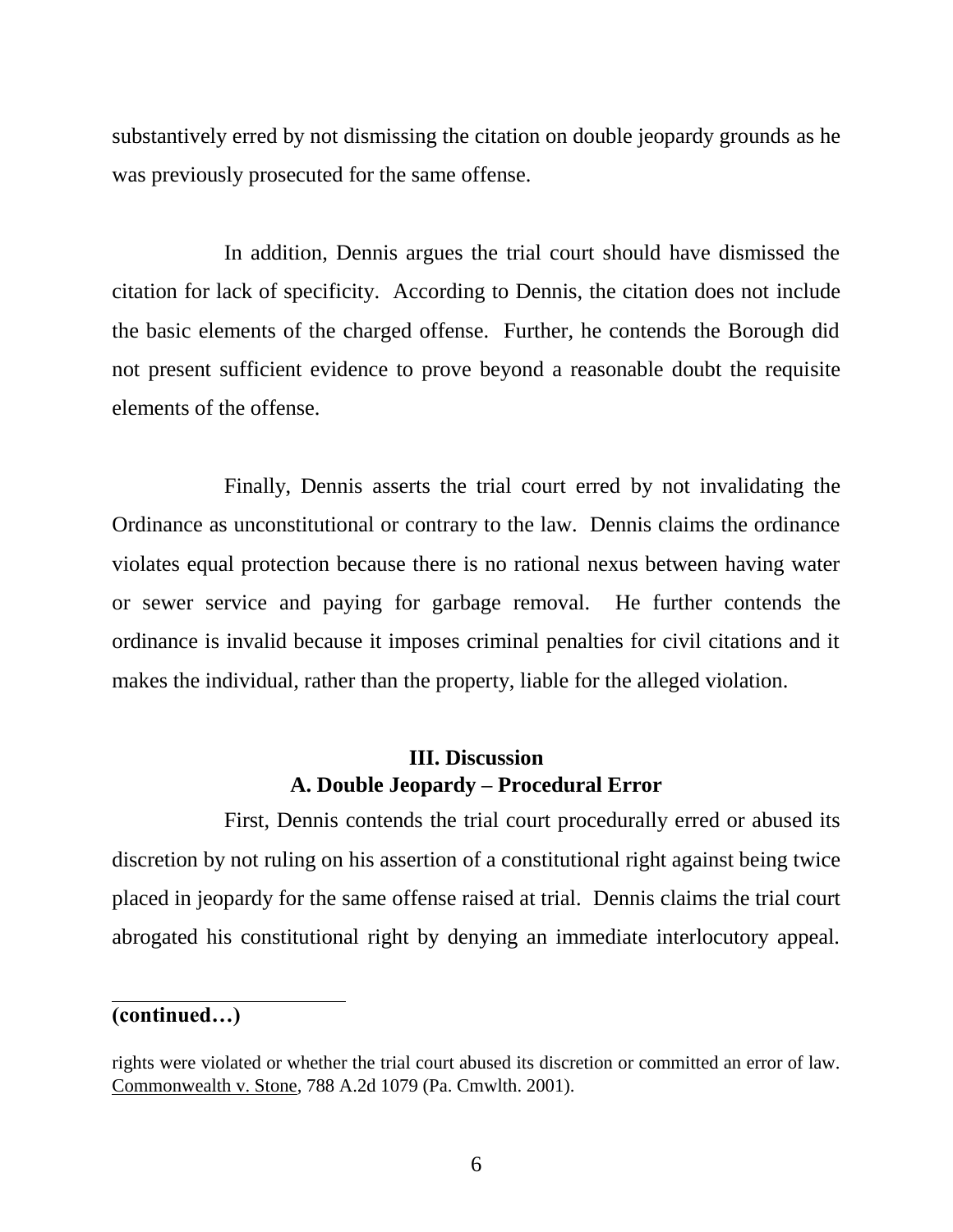According to Dennis, he was prejudiced because he was forced to expend resources of time and money to defend the action.

The Borough responds that Dennis' assertion of procedural error is frivolous. Dennis did not move for dismissal until *after* the testimony was taken. Because the parties agreed to brief the issue after trial, the trial court deferred ruling on the motion. Moreover, a determination as to whether or not this case constituted a prohibited second prosecution of the same criminal episode was not possible without a complete record. Thus, the trial court did not violate Dennis' constitutional rights by addressing his double jeopardy motion after the submission of post-trial briefs.

In reply, Dennis concedes he did not move for dismissal at the start of the hearing. Dennis explains he discussed a previous case on the same issue and same ordinance at the beginning of the trial. Dennis did not move for dismissal because the trial court previously denied such relief in his other summary appeals. See, e.g., Commonwealth v. Dennis (Pa. Cmwlth., No. 1873 C.D. 2013, filed October 9, 2014) (unreported), 2014 WL 5044861 (Dennis I). Dennis claims it was "essentially an agreed upon motion as to double jeopardy to be subsequently formally filed ... as a matter of judicial economy." Appellant's Reply Br. at 1.

"A motion to dismiss on double jeopardy grounds shall state specifically and with particularity the basis for the claim of double jeopardy and the facts in support of the claim." Pa. R. Crim. P.  $587(B)(1)$ . Typically, a motion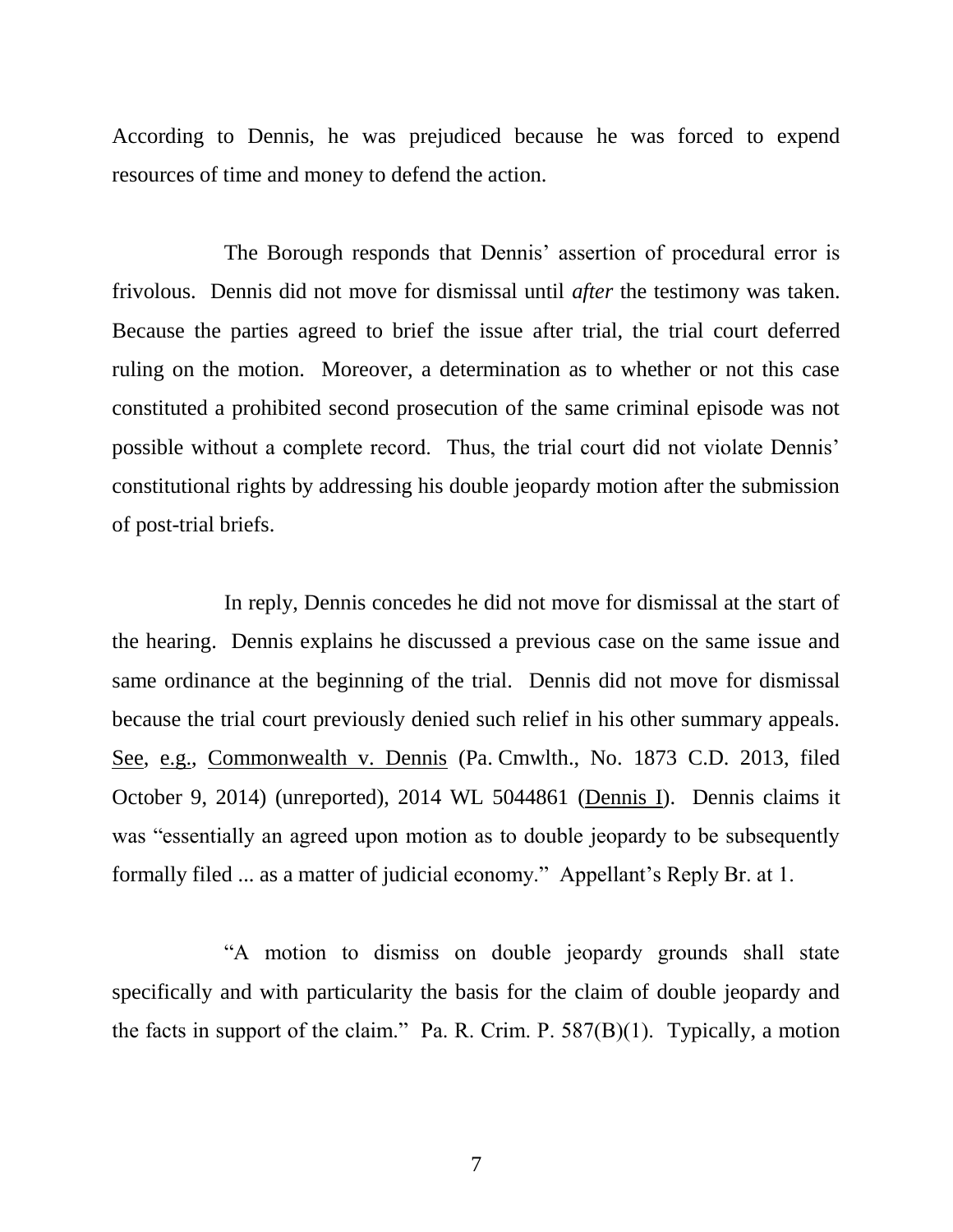to dismiss on double jeopardy grounds is presented as a pre-trial motion, not post, so that a hearing can be held on the motion. See Pa. R. Crim. P. 587.

Generally, criminal defendants have a right to appeal a trial court's pre-trial double jeopardy determination, even though the ruling is technically interlocutory. Commonwealth v. Orie, 22 A.3d 1021 (Pa. 2011) (per curiam) (citing Commonwealth v. Bolden, 373 A.2d 90 (Pa. 1977) (plurality opinion)); Commonwealth v. Dimmig, 456 A.2d 198 (Pa. Super. 1983). "[P]retrial orders denying double jeopardy claims are final orders for purposes of appeal." Orie, 22 A.3d at 1024 (quoting Commonwealth v. Haefner, 373 A.2d 1094, 1095 (Pa. 1977) (per curiam)) (emphasis omitted); accord Commonwealth v. Brady, 508 A.2d 286 (Pa. 1986).

Here, Dennis claims he:

requested that if the [t]rial [c]ourt did not dismiss these charges that the [c]ourt stay or continue his trial on these charges in the present proceeding while Dennis promptly took a direct appeal of the Court's ruling denying his request to dismiss said charges on the basis of double jeopardy.

Appellant's Br. at 10. As Dennis concedes in his reply brief, he never made such a request. Dennis' claim that his double jeopardy motion was "understood" by the trial court is not supported by the record. Appellant's Reply Br. at 1. Although we recognize that Dennis previously raised unsuccessful double jeopardy claims before the trial court, the fact remains Dennis did not present a motion at the start of this case. Furthermore, the parties agreed to brief the issue after trial. Thus, the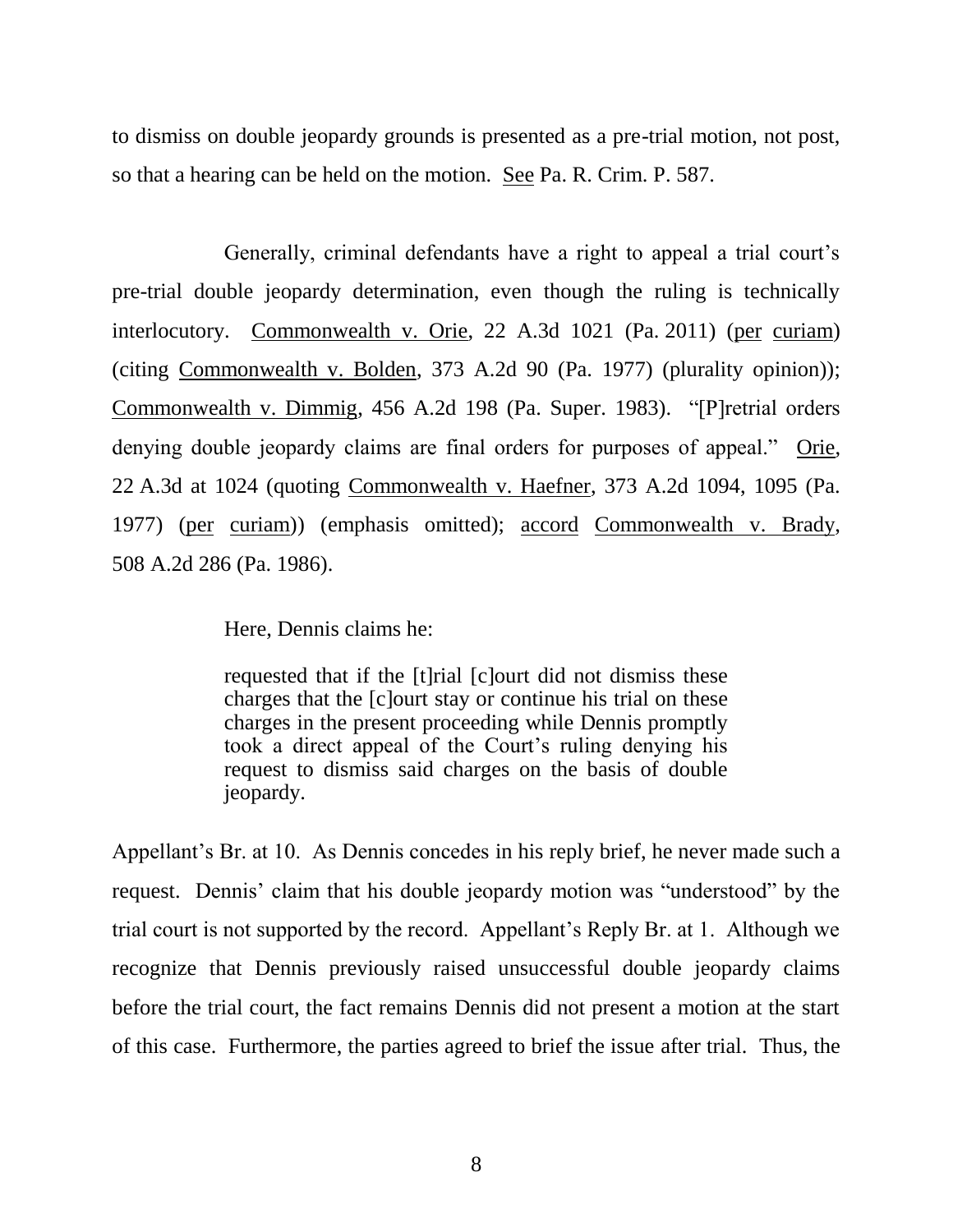trial court did not err or violate Dennis' constitutional rights by ruling on Dennis' double jeopardy claim after the submission of post-trial briefs.

Even if Dennis properly raised the motion at the start of the hearing, we find no error. At the onset of the trial, it was not clear whether double jeopardy attached. Some of the testimony elicited at the hearing on the merits of the citation was necessary to make a determination on a motion to dismiss on grounds of double jeopardy. See Pa. R. Crim. P. 587(B)(2) (a court may conduct a hearing on a motion to dismiss on double jeopardy grounds). For these reasons, we conclude Dennis' assertions of procedural error are unavailing and without merit.

#### **B**. **Double Jeopardy – Substantive Error**

Next, Dennis claims the trial court erred by not dismissing the citation on double jeopardy grounds. The Borough previously cited Dennis for the same violation – nonpayment of a special tax for mandatory garbage removal service. Given the fact that three prior prosecutions were dismissed, and the last case resulted in a guilty verdict, the present prosecution should be dismissed as a violation of his right to be free of double jeopardy.

Under the Double Jeopardy Clauses of both the United States and Pennsylvania Constitutions, as well as under the Crimes Code,<sup>6</sup> a second prosecution for the same offense is prohibited. See U.S. CONST. amend. V; PA. CONST. art. I, §10; 18 Pa. C.S. §109(1). This rule barring retrial is confined to cases where the prosecution's failure to meet its burden is clear, and a second trial

 $\overline{a}$ 

<sup>6</sup> 18 Pa. C.S. §§101-9402.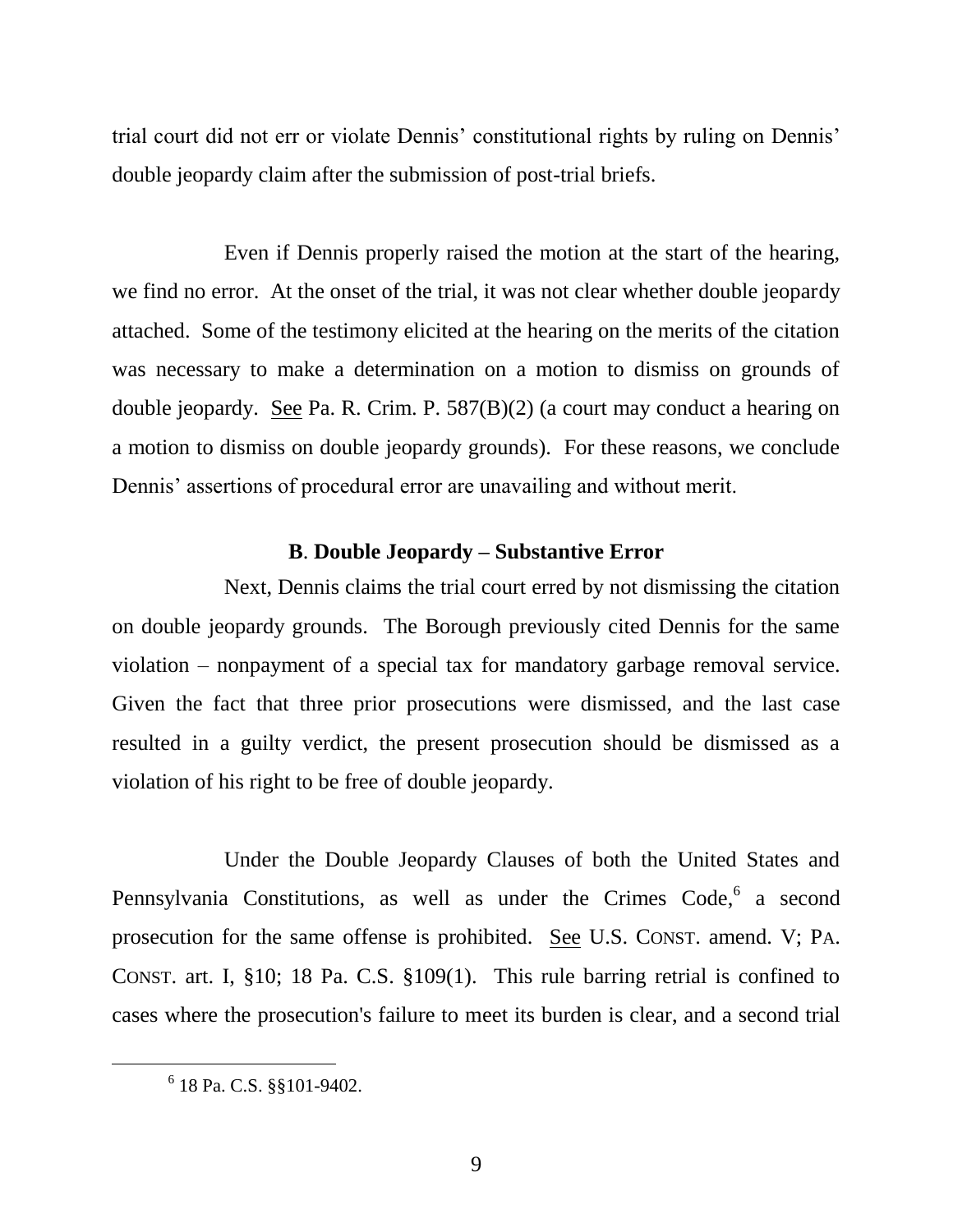would merely afford the prosecution another opportunity to supply evidence that it failed to put forth in the first proceeding. Commonwealth v. Gibbons, 784 A.2d 776 (Pa. 2001). "[W]here the same act or transaction constitutes a violation of two distinct statutory provisions, the test to be applied to determine whether there are two offenses or only one, is whether each provision requires proof of a fact which the other does not." Commonwealth v. Baldwin, 985 A.2d 830, 836 (Pa. 2009) (quoting Blockburger v. United States, 284 U.S. 299, 304 (1932)).

Further, double jeopardy protections may be asserted for a violation of a municipal ordinance. Although local ordinance violations are not listed as "crimes" in the Crimes Code, they are treated as criminal violations because they can result in the imposition of criminal penalties. Shahid v. Borough of Eddystone, (E.D. Pa., No. 11-2501, filed May 22, 2012) (unreported), 2012 WL 1858954, aff'd (3rd. Cir., No. 12-2634, filed November 6, 2012) (per curiam), cert. denied, \_\_ U.S. \_\_, 134 S. Ct. 92 (2013); <u>see Borough of W. Chester v. Lal</u>, 426 A.2d 603 (Pa. 1981) (holding proceedings charging violations of a municipal ordinance, which provides for imprisonment upon conviction or imposition of a fine or penalty, are criminal in nature); Commonwealth v. Stone & Co., 788 A.2d 1079 (Pa. Cmwlth. 2001) (same). "Thus, those prosecuted for violating municipal ordinances that provide for criminal penalties are afforded basic protections available to criminal defendants generally, including those afforded by the Rules of Criminal Procedure and the Constitution." Dennis I, slip op. at 10-11, 2014 WL 5044861 at \*5 (quoting Shadid, slip op. at 4, 2012 WL 1858954 at \*4). This includes double jeopardy protections. Lal.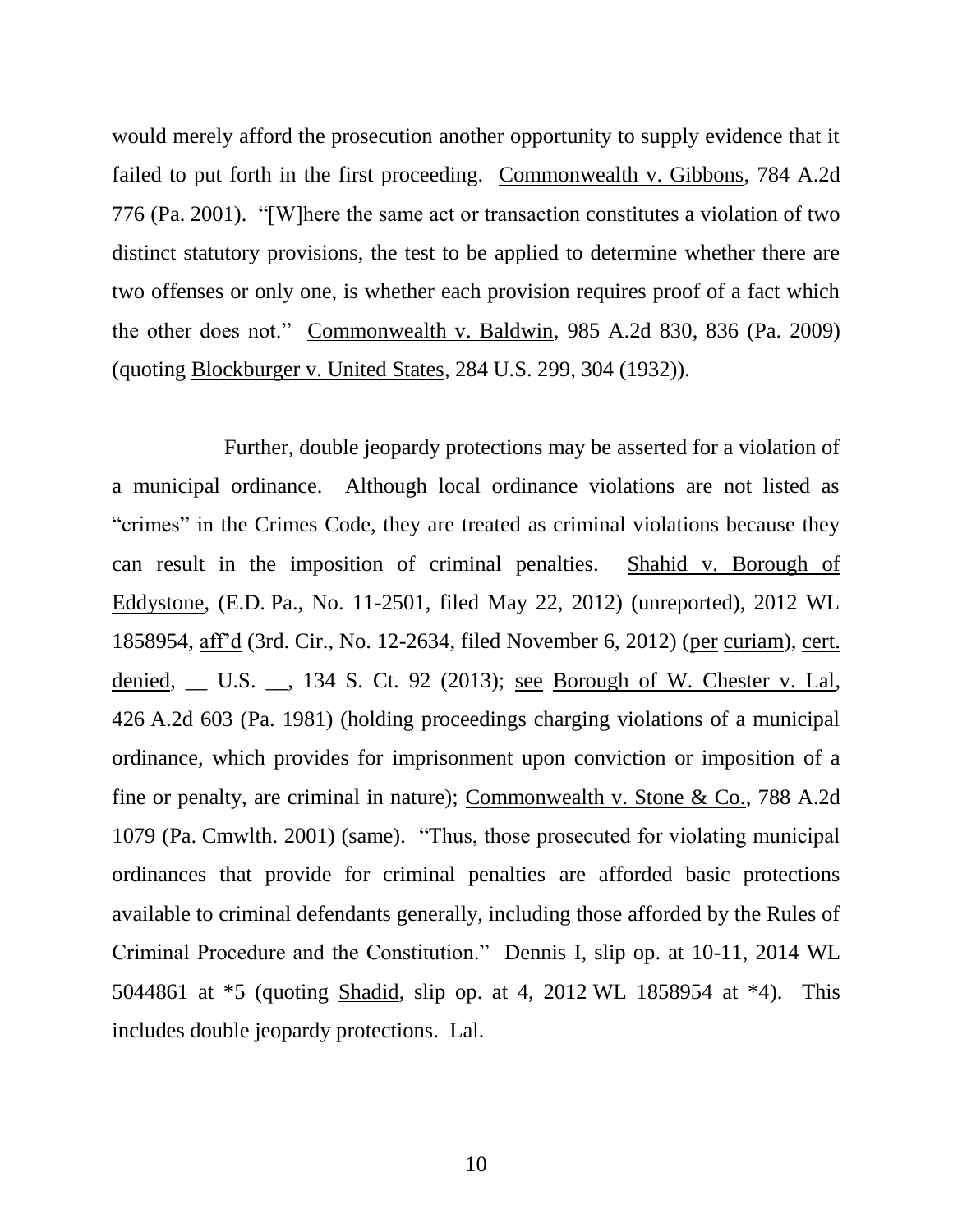Under the Crimes Code, a prosecution for a violation of the same provision of a statute, based on the same facts as a former prosecution, is barred if the former prosecution resulted in an acquittal or conviction or was terminated. 18 Pa. C.S. §109. Even where a prosecution is for a violation of a different provision of the statute or is based on different facts, it is likewise barred if such former prosecution resulted in an acquittal or in a conviction and the subsequent prosecution is for:

> (i) any offense of which the defendant could have been convicted on the first prosecution;

> (ii) any offense based on the same conduct or arising from the same criminal episode, if such offense was known to the appropriate prosecuting officer at the time of the commencement of the first trial and occurred within the same judicial district as the former prosecution unless the court ordered a separate trial of the charge of such offense; or

(iii) the same conduct, unless:

(A) the offense of which the defendant was formerly convicted or acquitted and the offense for which he is subsequently prosecuted each requires proof of a fact not required by the other and the law defining each of such offenses is intended to prevent a substantially different harm or evil; or

(B) the second offense was not consummated when the former trial began.

18 Pa. C.S. §110.

Here, the Borough charged Dennis with violating Section 16 of the Ordinance because he did not pay his 2013 biannual garbage removal fee.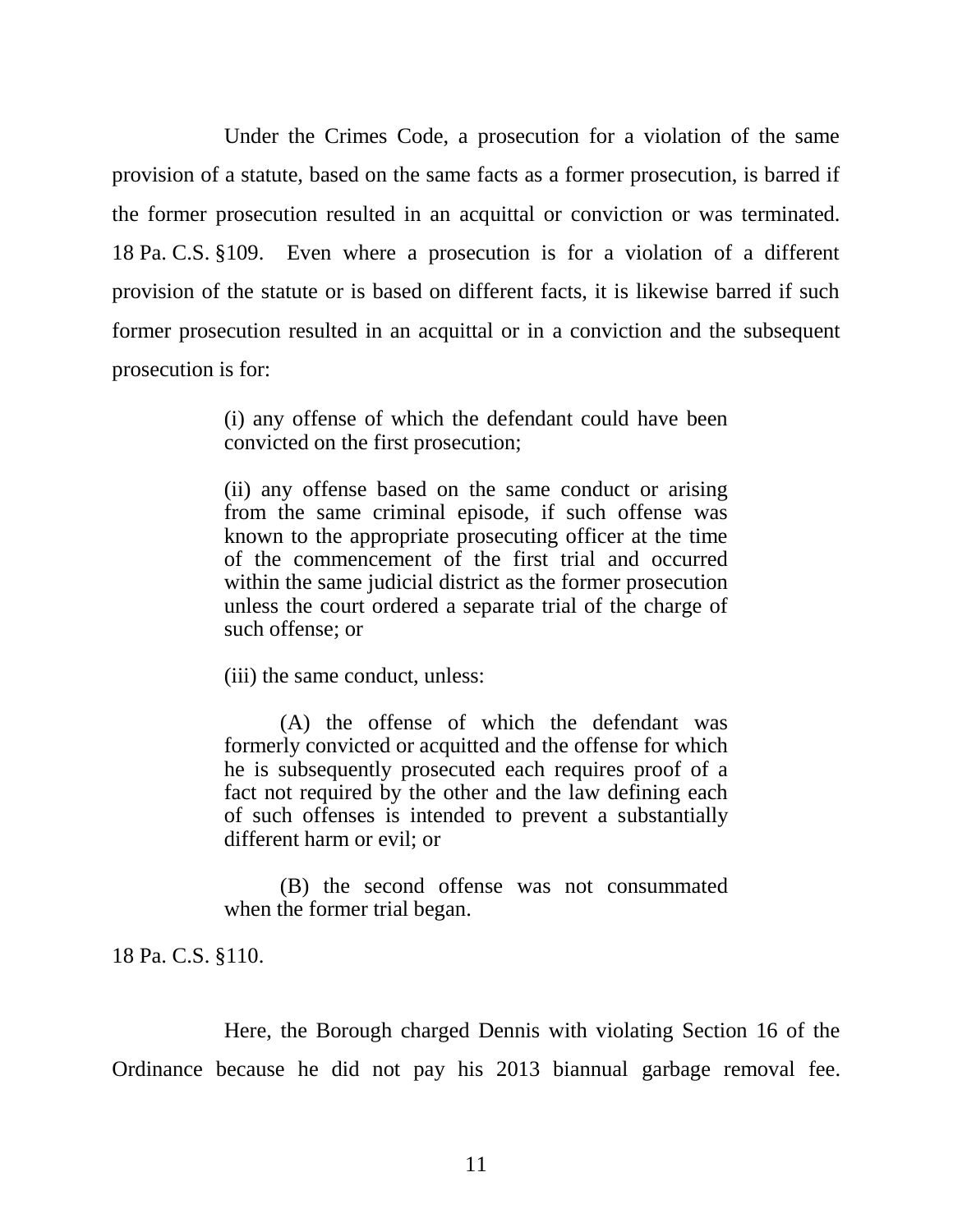Although Dennis was previously prosecuted and found not guilty in 2004 and 2008 for violating the prior ordinance for not paying his prior garbage bills, the current citation implicated a different ordinance, different elements, and different facts. Under the prior ordinance, the Borough cited Dennis for not contracting with a waste hauler for garbage removal service. Under the current Ordinance, the Borough cited Dennis for failing to pay the Borough for the service.<sup>7</sup> The Ordinance contains a new definition of unoccupied dwelling. Thus, the elements of the offense are different.

In addition, Dennis was previously found guilty of violating the current Ordinance for not paying the garbage removal bill for the second half of 2011. However, the current violation deals with the failure to pay the bill for services rendered in the first half of 2013, which is a new violation. Thus, a single criminal episode does not exist between any of the prior citations and the 2013 citation. The trial court did not err in determining double jeopardy protections did not attach. To conclude otherwise would essentially give Dennis a free pass from paying all future bills for garbage removal.

#### **C. Elements of the Offense**

Next, Dennis claims the trial court erred or abused its discretion by failing to dismiss the citation as the Borough did not allege the basic elements of the charged offense. Specifically, Dennis asserts the Borough did not allege that Dennis: used the garbage removal service, resides at the property, is registered to

 $\overline{a}$ 

 $<sup>7</sup>$  Although Dennis refers to other citations from the early 1990s, see Appellant's Br. at</sup> 12, this allegation is not supported by the record.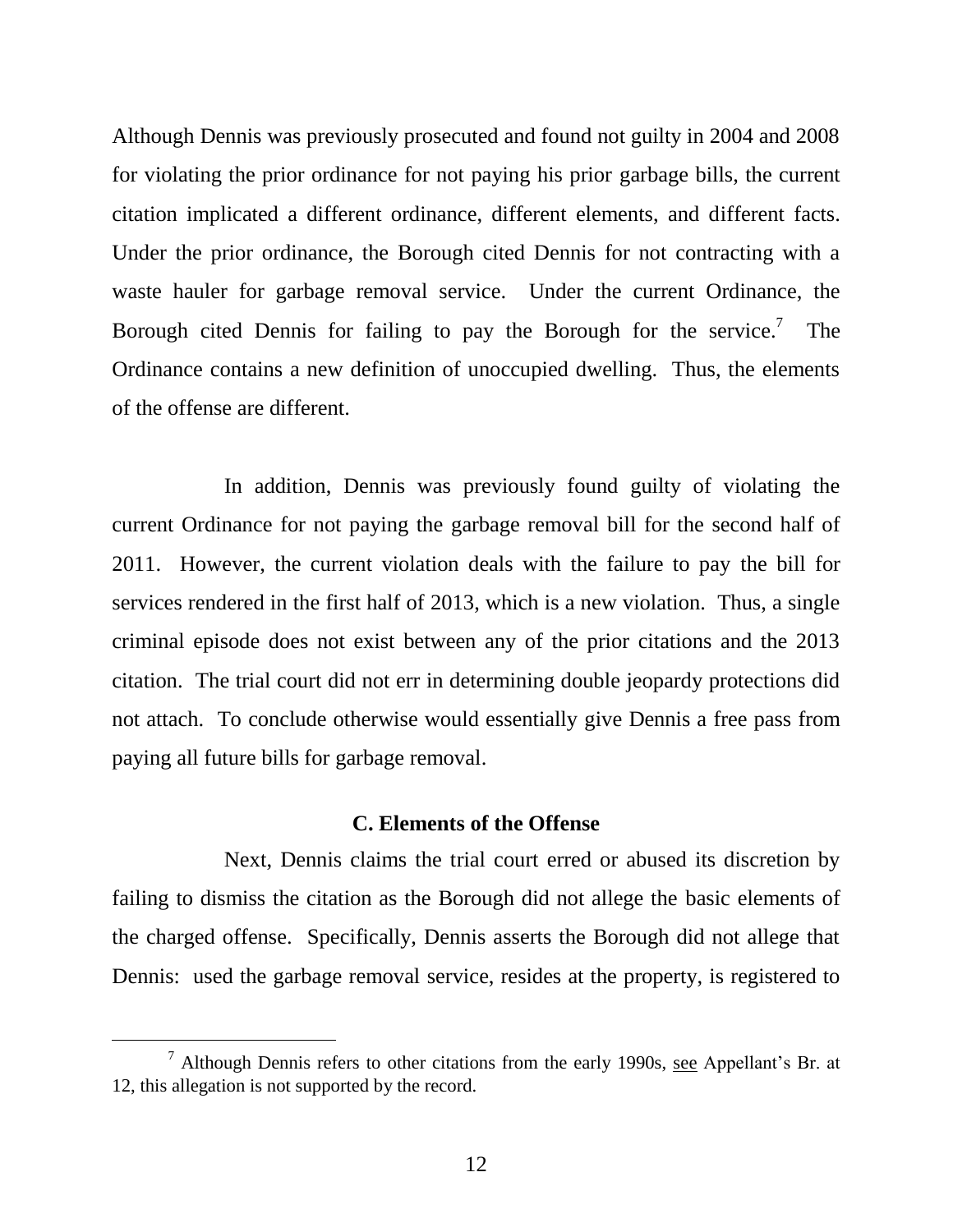vote in the Borough, has a Pennsylvania driver's license with the property's address, or registers his vehicles at the address. Significantly, the citation does not state the time period of the offense. The Borough made only a general allegation of non-payment of a "garbage bill" without other necessary elements.

Article I, Section 9 of the Pennsylvania Constitution provides, "[i]n all criminal prosecutions the accused hath a right ... to demand the nature and cause of the accusation against him." PA. CONST. art. I, §9. In addition, Pennsylvania citation procedures provide: "[e]very citation shall contain ... the specific section of the ... ordinance allegedly violated, together with a summary of the facts sufficient to advise the defendant of the nature of the offense charged." Pa. R. Crim. P. 403(A)(6).

"[T]he essential elements of a summary offense must be set forth in the citation so that the defendant has fair notice of the nature of the unlawful act for which he is charged." Commonwealth v. Nicely, 988 A.2d 799, 806 (quoting Commonwealth v. Borriello, 696 A.2d 1215, 1217 (Pa. Cmwlth. 1997), aff'd, 723 A.2d 1021 (Pa. 1999)). In other words, "[a] defendant should not have to guess which charges have been placed against him. If charges in an indictment are not clear and explicit a defendant cannot properly defend against them." Commonwealth v. Wolfe, 289 A.2d 153, 155 (Pa. Super. 1972).

When a citation contains defects, the court must turn to the state rules of criminal procedure for the consequences of that defect. Commonwealth v.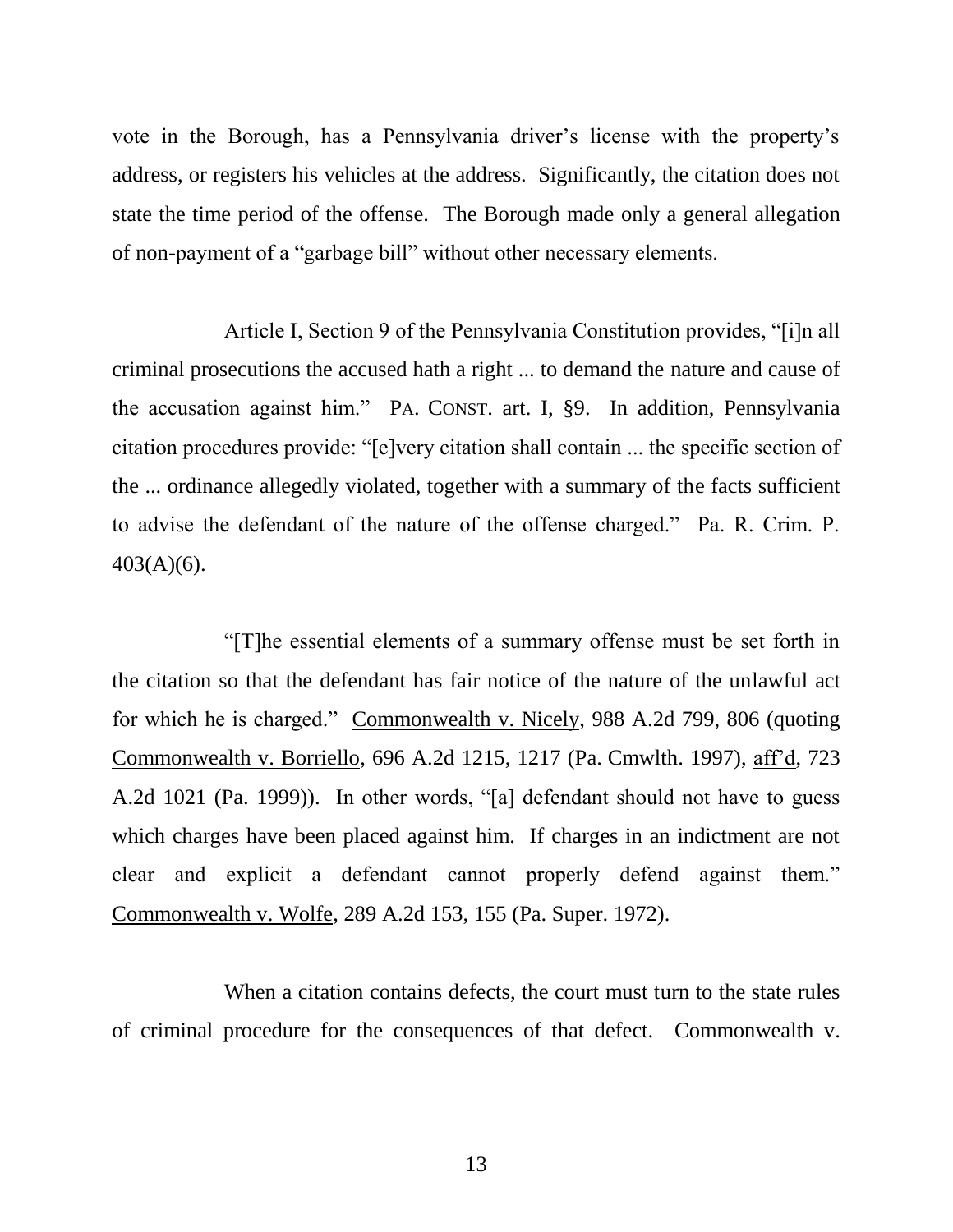Borriello, 696 A.2d 1215 (Pa. Cmwlth. 1997), aff'd, 723 A.2d 1021 (Pa. 1999). Rule 109 of the Pennsylvania Rules of Criminal Procedure provides:

> A defendant shall not be discharged nor shall a case be dismissed because of a defect in the form or content of a complaint, citation, summons, or warrant, or a defect in the procedures of these rules, unless the defendant raises the defect before the conclusion of the trial in a summary case ... and the defect is prejudicial to the rights of the defendant.

Pa. R. Crim. P. 109 (emphasis added).

In order for a summary citation to be dismissed for defects in a citation, the defendant must have suffered actual prejudice. Borriello. Actual prejudice will not be found where the content of the citation, taken as a whole, sufficiently notifies the defendant as to the nature of the summary offense or where the defect or omission does not involve the basic elements of the offense charged. Id.

The Ordinance sets forth the basic elements of the offense:

The legal and/or equitable owner(s) of the real estate containing a residential establishment shall be responsible to pay, and shall pay, the fees, fines and penalties as may be imposed pursuant to the provisions of this article. A residential establishment is exempt from this section only if it is an unoccupied dwelling unit as defined pursuant to this article.

Section 16 of the Ordinance

A "residential establishment" is defined as: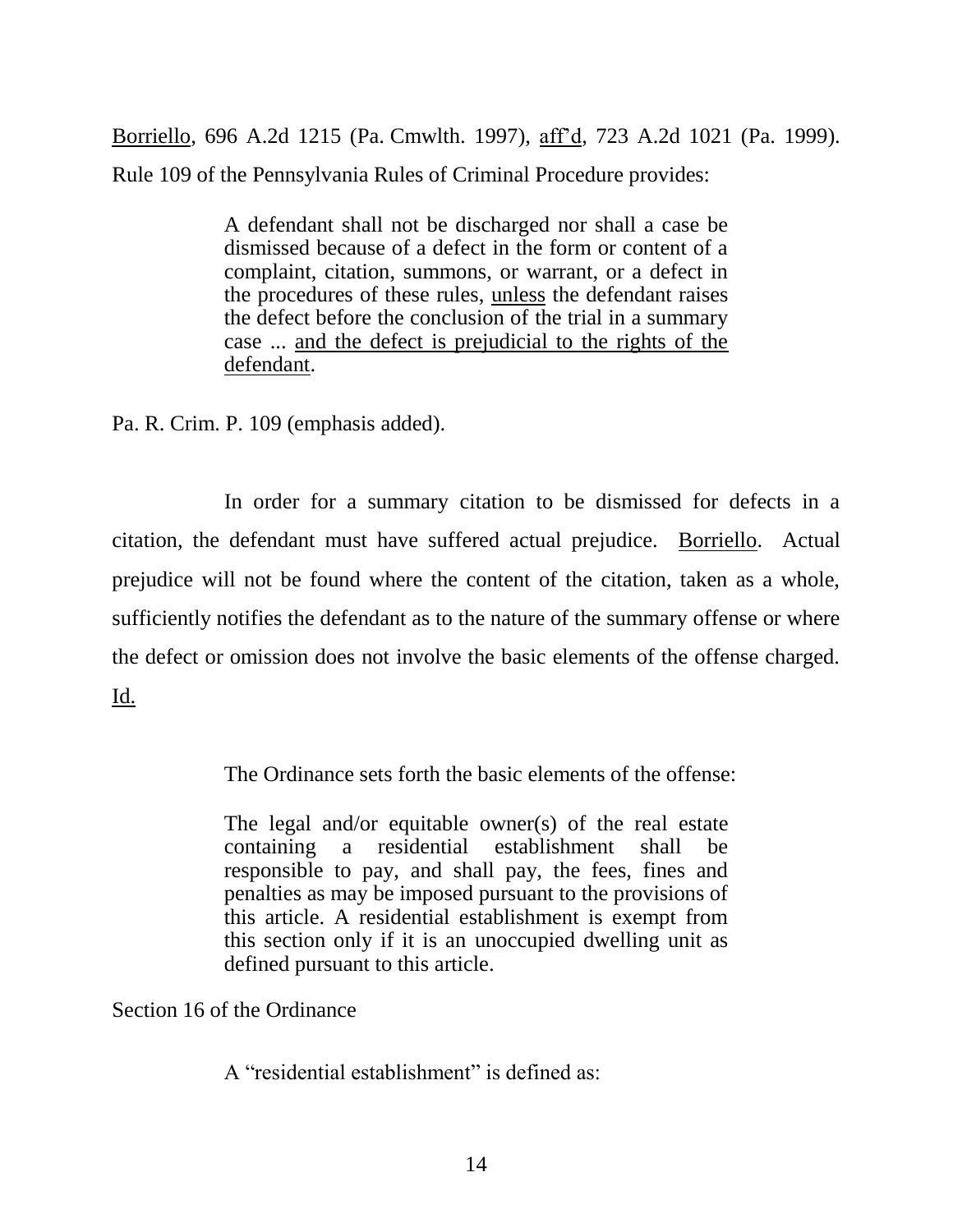Any premises utilized primarily as a residential dwelling unit, including but not limited to, homes and mobile homes; apartment are considered commercial establishments. A commercial establishment containing not more than two residential dwelling units may elect to have the residential units considered a residential establishment by written notice to the Borough Secretary.

Section 2 of Ordinance. The Ordinance defines dwelling unit as "[a]ny structure, or part thereof, designed to be occupied as living quarters as a single house keeping unit." Id. The Ordinance defines "unoccupied dwelling unit" as "[a] dwelling unit within the Borough of Walnutport which is unfit to live in and/or which is not receiving municipal water and/or sewer service." Id.

Here, the citation placed Dennis on notice of the charges against him. The citation charged Dennis with violating Section 16 of the Ordinance, and it described the nature of the offense as "the defendant failed to pay the garbage bill for the garbage removal services provided to the property." Certified Record, Item No. 3 (Non-Traffic Citation); see N.T. at 6, 16. Contrary to Dennis' assertions, the Borough did not need to allege that Dennis resided at the property or used the garbage removal service. See Section 16 of the Ordinance.

Although the notice did not set forth the time period of the violation, Dennis cannot reasonably claim surprise or resulting prejudice warranting dismissal. Prior to issuing the citation, the Borough mailed Dennis an invoice and past due notices regarding the 2013 garbage bill by both certified and regular mail. N.T. at 8-11. Code Officer testified he posted the third and final notice to the door of the house. Id. at 20. Dennis stipulated he did not pay the 2013 garbage bill. Id. at 9. The content of the citation, taken as a whole, sufficiently notified Dennis of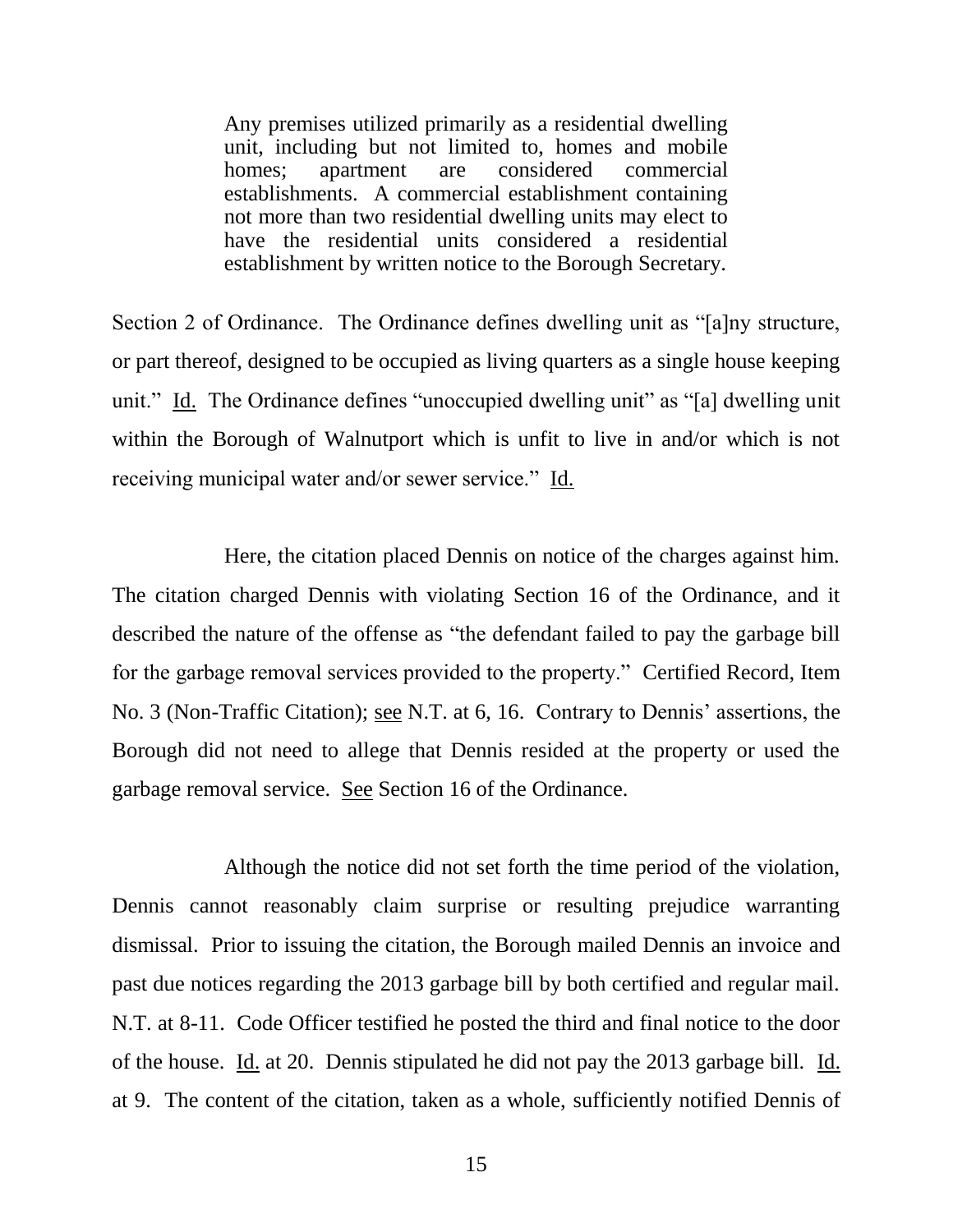the nature of the summary offense and the violation charged. Therefore, the trial court did not err by not dismissing the citation for lack of specificity.

#### **D. Beyond a Reasonable Doubt**

Next, Dennis argues the trial court erred and abused its discretion by finding the Borough proved the elements of the offense beyond a reasonable doubt. Specifically, Dennis claims the Borough did not prove: (1) garbage removal service was provided to the property; (2) the property used the garbage removal service; (3) the property is a residential establishment; (4) there was water usage at the property; (5) water usage is a nexus to the creation of solid waste; or, (6) the existence of a contract between the Borough and the waste hauler.

In summary offense cases, the prosecution is required to establish a person's guilt beyond a reasonable doubt. Stone & Co. The test for evaluating the sufficiency of the evidence in a conviction for a summary offense is whether, viewing all the evidence admitted at trial, together with all reasonable inferences therefrom, in the light most favorable to the prosecution, the trier of fact could have found that each element of the offense charged was supported by evidence and inferences sufficient in law to prove guilt beyond a reasonable doubt. Commonwealth v. Geatti, 35 A.3d 798 (Pa. Cmwlth. 2011).

As discussed above, in order to show Dennis violated Section 16, the Borough needed to prove: (1) Dennis was the legal and/or equitable owner of Borough property; (2) the property contains a "residential establishment," not an "unoccupied dwelling unit"; and, (3) Dennis did not pay requisite fee. Section 16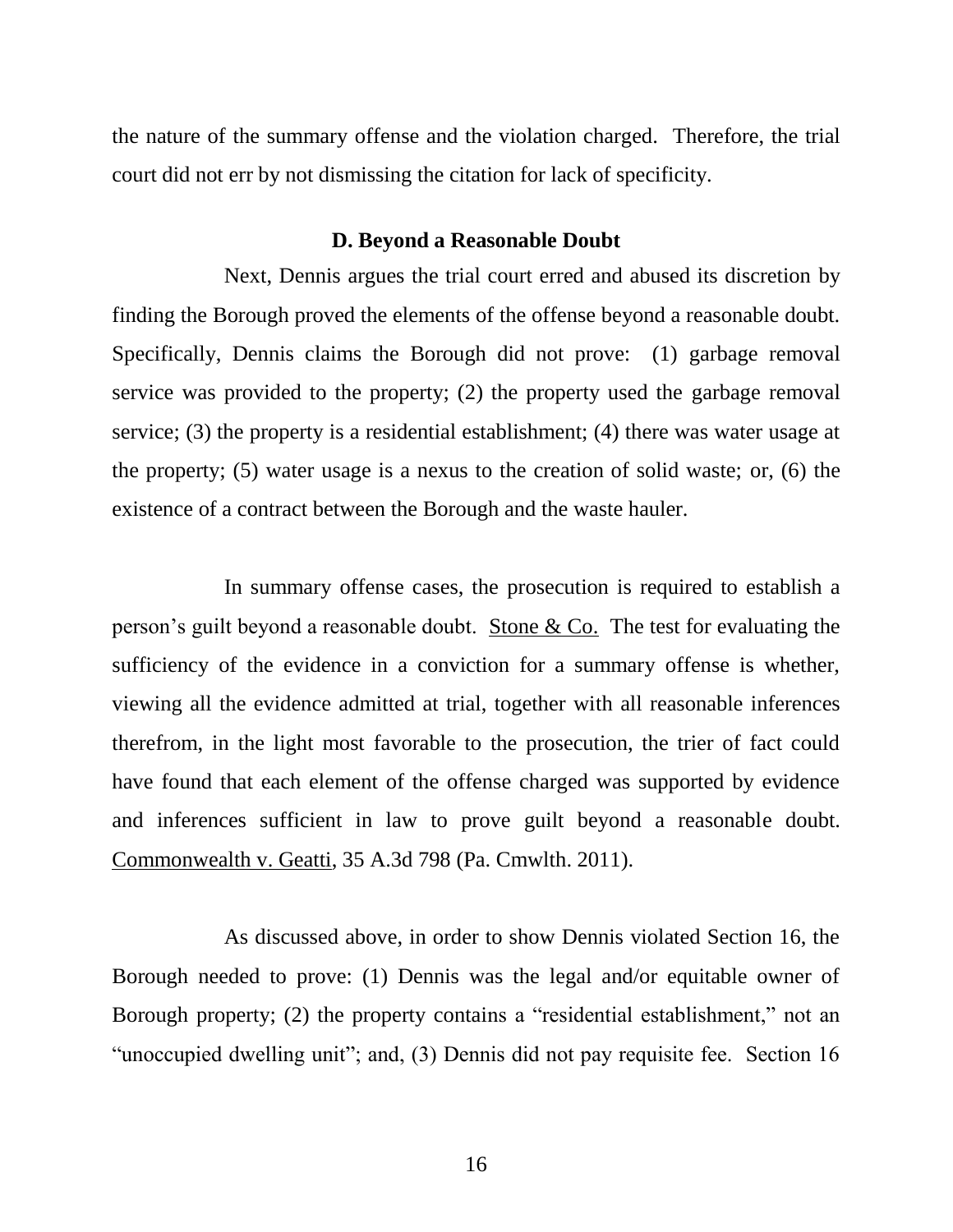of the Ordinance. Under the Ordinance, the Borough did not need to establish that Dennis resided at the property or used the garbage removal service. See id.

Here, Secretary testified Dennis owned the property. N.T. at 7-8. According to Secretary, the property contains a single-family residence, which receives municipal water service and does not qualify for exemption as an "unoccupied dwelling unit." Id. at 7, 13. She testified she generated and sent an invoice and multiple notices requiring payment for garbage removal services, which Dennis did not pay. Id. at 4-5, 8-9. Dennis himself stipulated he did not pay the garbage bill; he was the exclusive owner of the property; and, the property is habitable and receives water service. N.T. at 9, 13; see C.R., Item No. 6, Def.'s Br. in Support of Post-Trial Args. at 2. This evidence proves beyond a reasonable doubt that Dennis violated Section 16 of the Ordinance.

### **E. Invalidity of Ordinance 1. Equal Protection**

Next, Dennis contends the trial court erred or abused its discretion by not invalidating the Ordinance as unconstitutional or contrary to the law. Citing Ridley Arms v. Township of Ridley, 531 A.2d 414 (Pa. 1987), Dennis claims the Borough violated his equal protection rights because other similarly situated properties are treated disparately. He claims there is no rational nexus between having water or sewer service and paying for garbage removal. Dennis submits the classification is unreasonable and constitutes a violation of his equal protection rights.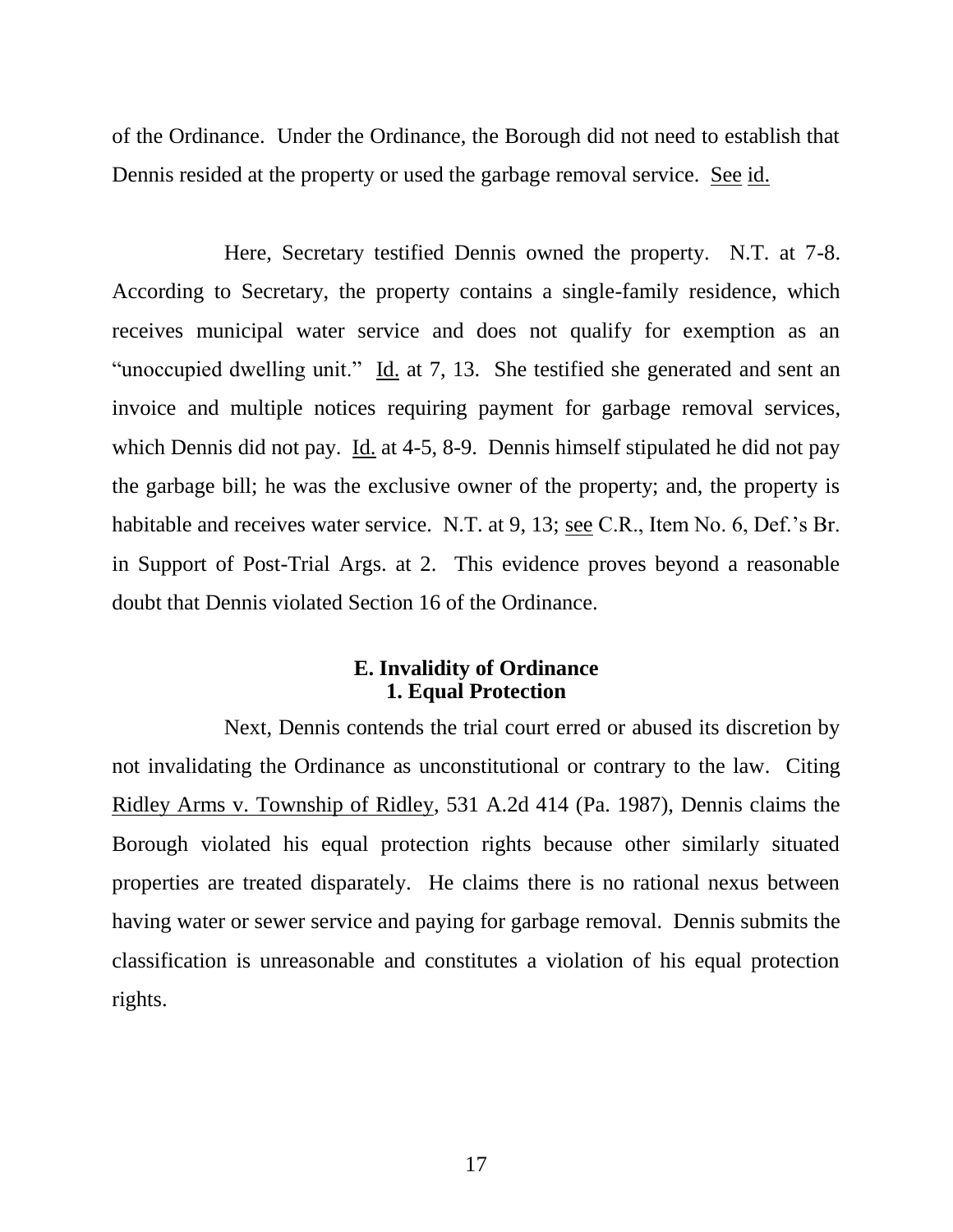The Borough responds that Dennis waived the issue by not raising the issue at trial. However, the trial court afforded Dennis the opportunity to brief his arguments before the trial court made a final determination. See N.T. at 35. Dennis included the issue in his post-trial brief. The trial court, upon determining the issue was not waived, addressed the issue in its opinion. See Tr. Ct., Slip Op., at 8 n.5. As the trial court addressed the issue, we decline to find waiver.

Equal protection clause challenges of a borough's taxing legislation are subject to the "rational basis" standard. Ridley Arms, 531 A.2d at 547. Under this standard, "the classification is analyzed 'to determine whether it is reasonable, not arbitrary, and rests upon a difference having a fair and substantial relation to the object of the legislation.'" Id. (quoting Snider v. Thornburgh, 436 A.2d 593, 597 (Pa. 1981)). An ordinance will not be declared unconstitutional unless it "clearly, palpably, and plainly violates the constitution." Id. at 549 (quoting Snider, 436 A.2d at 598); accord Trigona v. Lender, 926 A.2d 1226 (Pa. Cmwlth. 2007). The party challenging the constitutionality bears a heavy burden of proving the classification is not reasonable. Ridley Arms.

In Ridley Arms, the taxpayer challenged the reasonableness of the classification between residential and commercial users in a refuse collection ordinance. The ordinance provided municipal trash services to residential properties, and required commercial users to privately contract for such services. The taxpayer argued that it was an impermissible classification. The Supreme Court found the purpose of the classification was "to promote public health and safety for those least able to bargain for favorable rates (individual homeowners),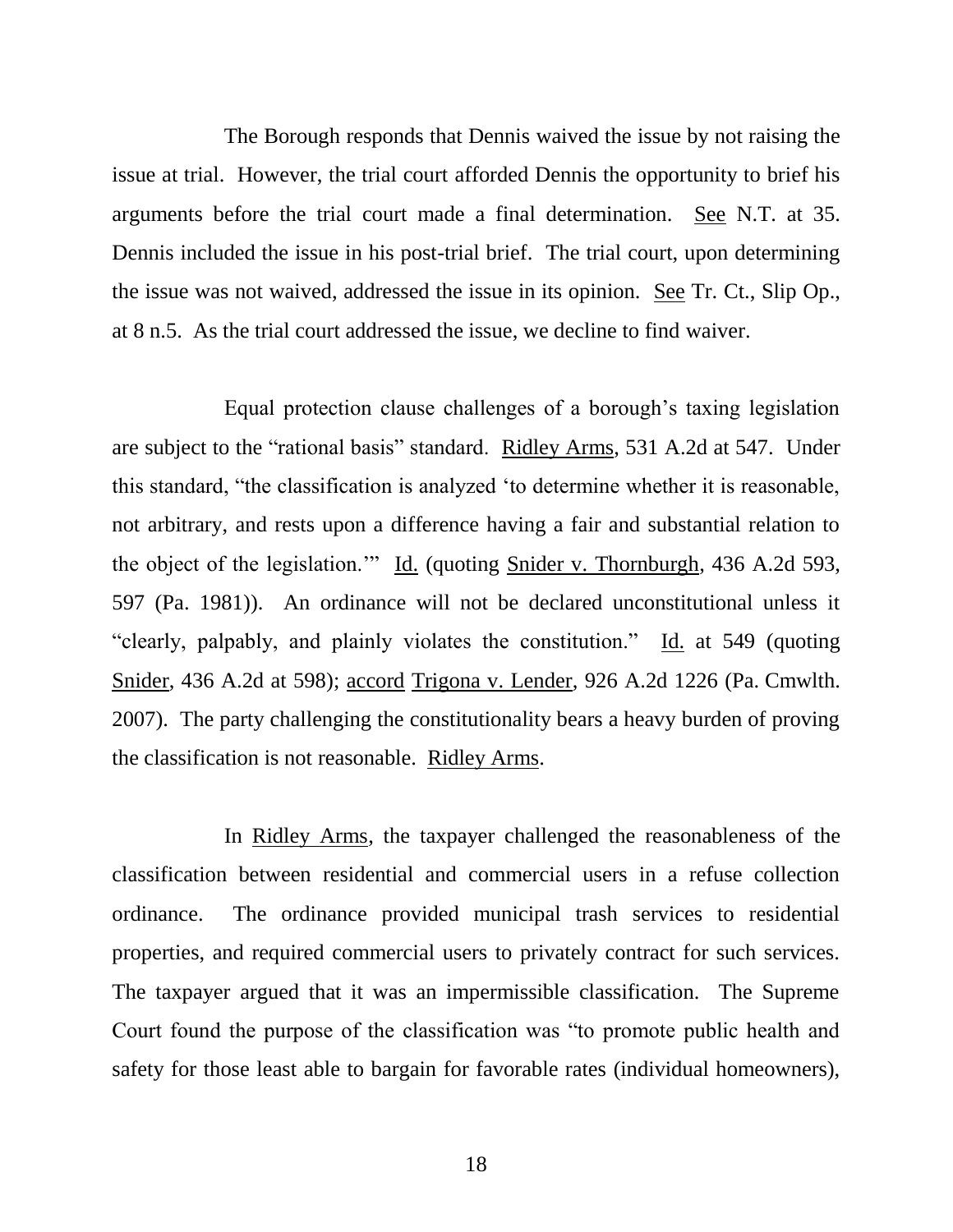while excluding those who might overburden the system (commercial establishments) were they included." 531 A.2d at 548. Although taxpayer "raised questions" as to the reasonableness in relation to the purpose of the ordinance, it did not provide sufficient information to find that collection fees bore no reasonable relation to the governmental purpose of safe and economical collection of refuse. Id. at 547. Thus, the taxpayer did not meet its burden of showing the ordinance violated equal protection.

Here, the Ordinance regulates the collection, transportation and disposal of solid waste and requires all residential property owners to pay for such services. The Ordinance classifies residential properties as occupied and unoccupied. Generally speaking, occupied dwellings generate garbage, while unoccupied dwellings do not. The Borough classifies properties without water or sewer as not occupied and therefore exempt from the fee.

Contrary to Dennis' assertion, there is a rational nexus between having water or sewer service and paying for garbage removal service. If a property is not using water or sewer, it may be assumed that the property is not occupied and therefore not generating garbage. Although Dennis raises questions about other scenarios when a property may not be occupied, he did not demonstrate the unreasonableness of the Borough's classification in relation to the purpose of the Ordinance. Thus, the Ordinance's criteria used to classify those properties that are excluded are rational and constitutionally permissible.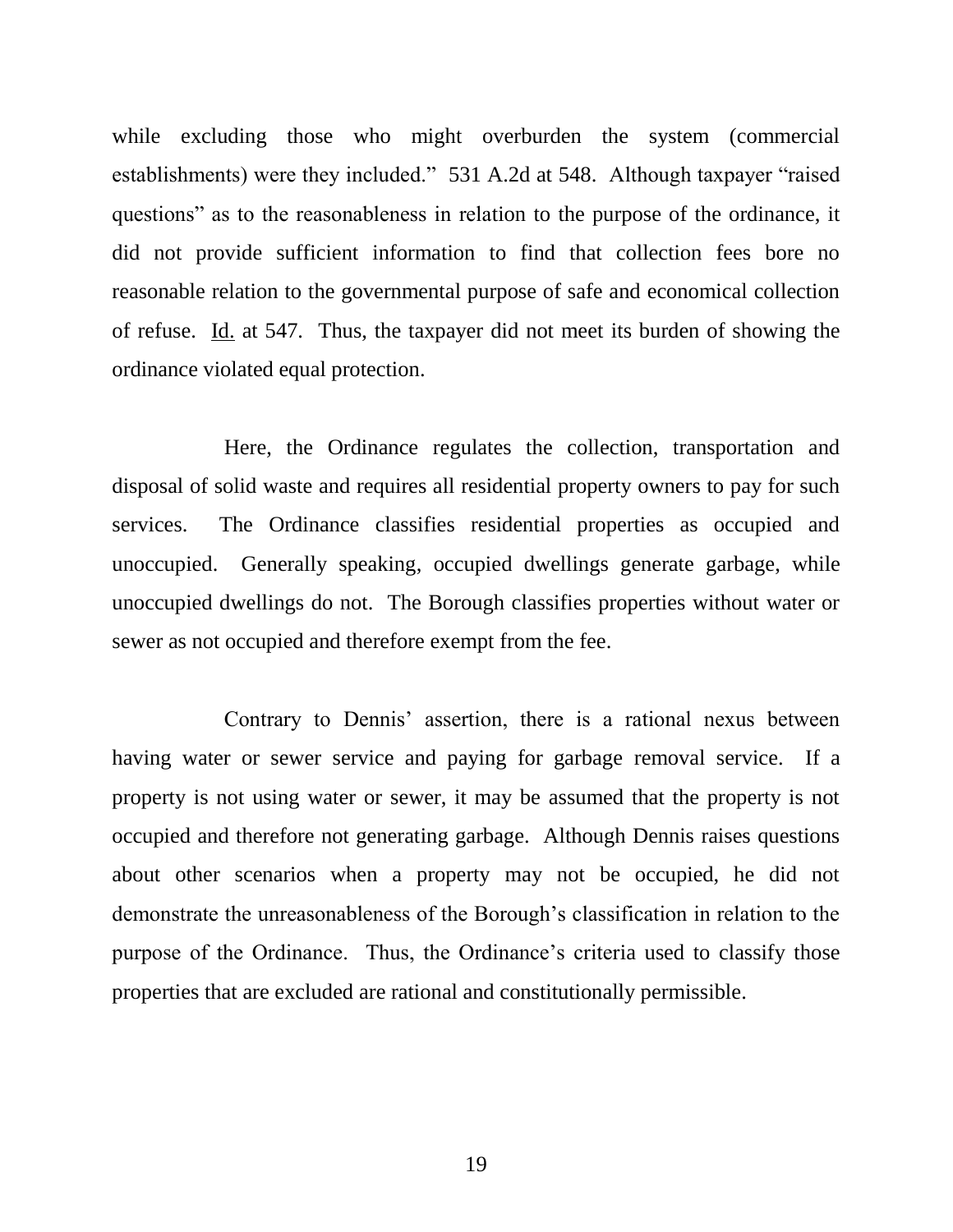#### **2. Imposition of Criminal Penalties**

Next, Dennis claims the Ordinance must be invalidated because it improperly imposes criminal penalties for nonpayment of an invoice for municipal services. Invoices for municipal services, such as garbage collection, should not be deemed criminal in nature when the person neither requested nor used the service. Rather, invoices for such services are special taxes, which are civil in nature. A municipal body is only authorized to collect special taxes under what is commonly referred to as the Municipal Claims and Tax Liens Act (MCTLA).<sup>8</sup> Under the MCTLA, Dennis argues, the Borough is not authorized to bring a criminal action against him for the failure to pay for municipal services.

"As a general rule, a municipality does not possess and cannot exercise any other than the following powers: 1) those expressly granted; 2) those necessary or fairly implied in or incident to the powers expressly granted; and 3) those indispensable to the declared objects and purposes of the municipality." Trigona, 926 A.2d at 1234 (citing In re Valley Deposit & Trust Co. of Belle Vernon, 167 A. 42 (Pa. 1933)). A municipality is powerless to enact ordinances except as authorized by statute, and ordinances not in conformity with its enabling statute will be void. Id. (citing City of Phila. v. Schweiker, 858 A.2d 75 (Pa. 2004)).

 $\overline{a}$ 

<sup>8</sup> Act of May 16, 1923, P.L. 207, as amended, 53 P.S. §§7101-7505.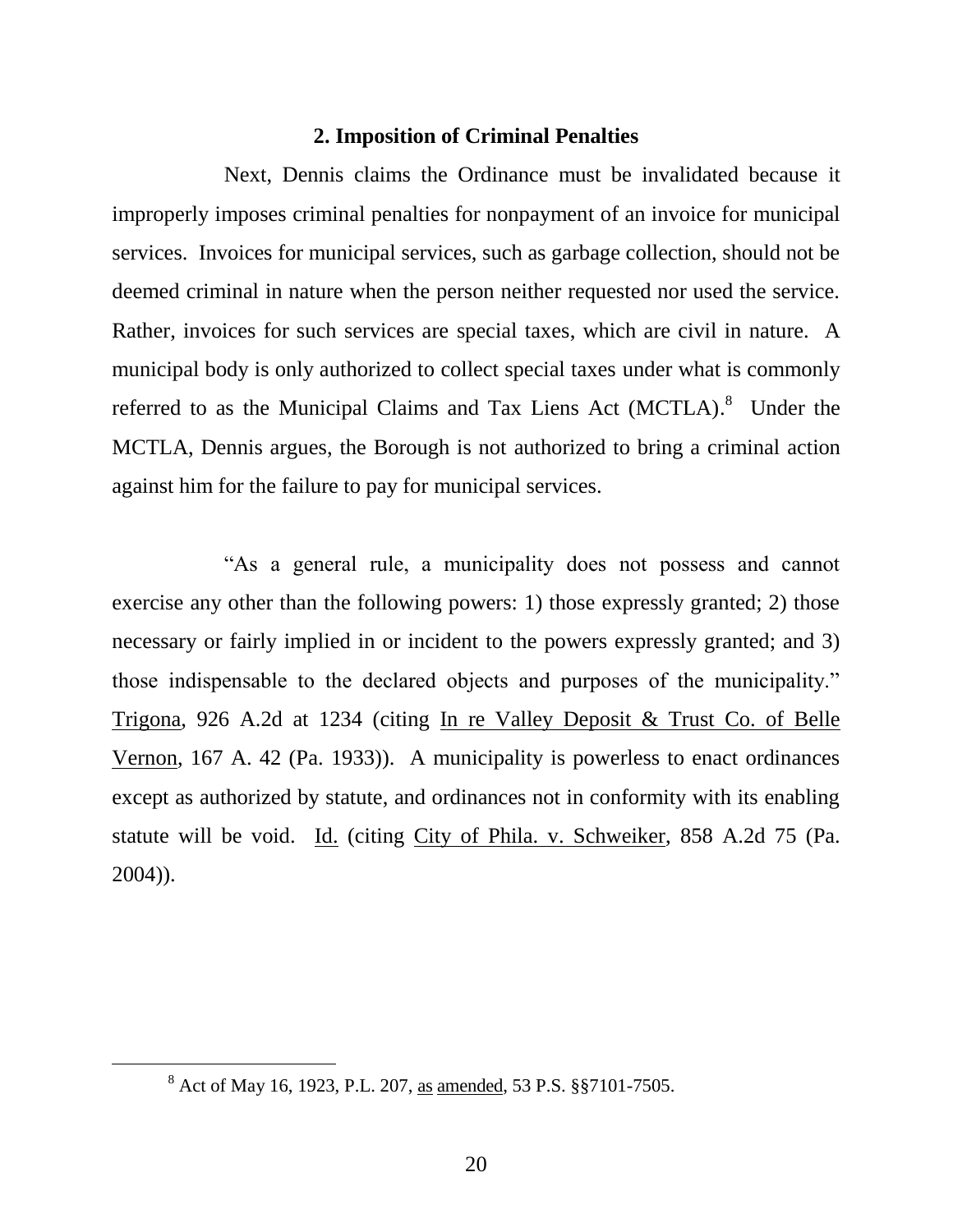The Borough Code<sup>9</sup> expressly grants boroughs legal authority to regulate garbage collection and removal service within its jurisdiction. Section 1202(8) of the former Borough Code, 53 P.S. §46202(8); see 8 Pa. C.S. §1202(8). Pursuant to Section 3321 of the former Borough Code,<sup>10</sup> a borough ordinance "shall prescribe the fines and penalties which may be imposed for its violation ... and shall designate the method of its enforcement."

[T]he addition of 8 Pa.C.S. Pt. I is a continuation of the act of February 1, 1966 (1965 P.L. 1656, No. 581). ... Except as otherwise provided in 8 Pa.C.S. Pt. I, all activities initiated under The Borough Code shall continue and remain in full force and effect and may be completed under 8 Pa.C.S. Pt. I. Orders, regulations, rules and decisions which were made under The Borough Code and which are in effect on the effective date of section 3(2) of this act [June 17, 2014] shall remain in full force and effect until revoked, vacated or modified under 8 Pa.C.S. Pt. I.

8 Pa. C.S. §1202, Comment.

l

<sup>10</sup> Added by the Act of May 17, 2012, P.L. 262, 53 P.S.  $$48321$ . This section was repealed and replaced by Section 3321 of the Borough Code, 8 Pa. C.S. §3321. As explained in the Comments to Section 3321, "[t]his new section is based on section  $1601(c.1)$  of the Second Class Township Code [Act of May 1, 1933, P.L. 103, as amended, 53 P.S. §§65101-68701], and, therefore, enforcement of ordinances is now bifurcated with violations for certain ordinances to be enforced civilly (clause (1)) and others to be enforced as summary offenses (clause (2)). (Previously, any violation or failure to comply with any provision of any borough ordinance constituted a summary offense. *See* old section 3301 of the Borough Code)." 8 Pa. C.S. §3321, Comments. Like its predecessor, Section 3321 continues to permit enforcement for ordinances regulating health and public safety by a criminal action in the same manner provided for the enforcement of summary offenses under the Pennsylvania Rules of Criminal Procedure. 8 Pa. C.S. §3321(b)(2).

<sup>9</sup> Act of February 1, 1966, P.L. (1965) 1656, as amended, 53 P.S. §§45101-48501, which was in effect at the time the Ordinance was adopted and the citation was issued, was repealed and replaced by 8 Pa. C.S. §§101-3501, effective June 17, 2014. However, as the historical and statutory notes to Section 1202 explain: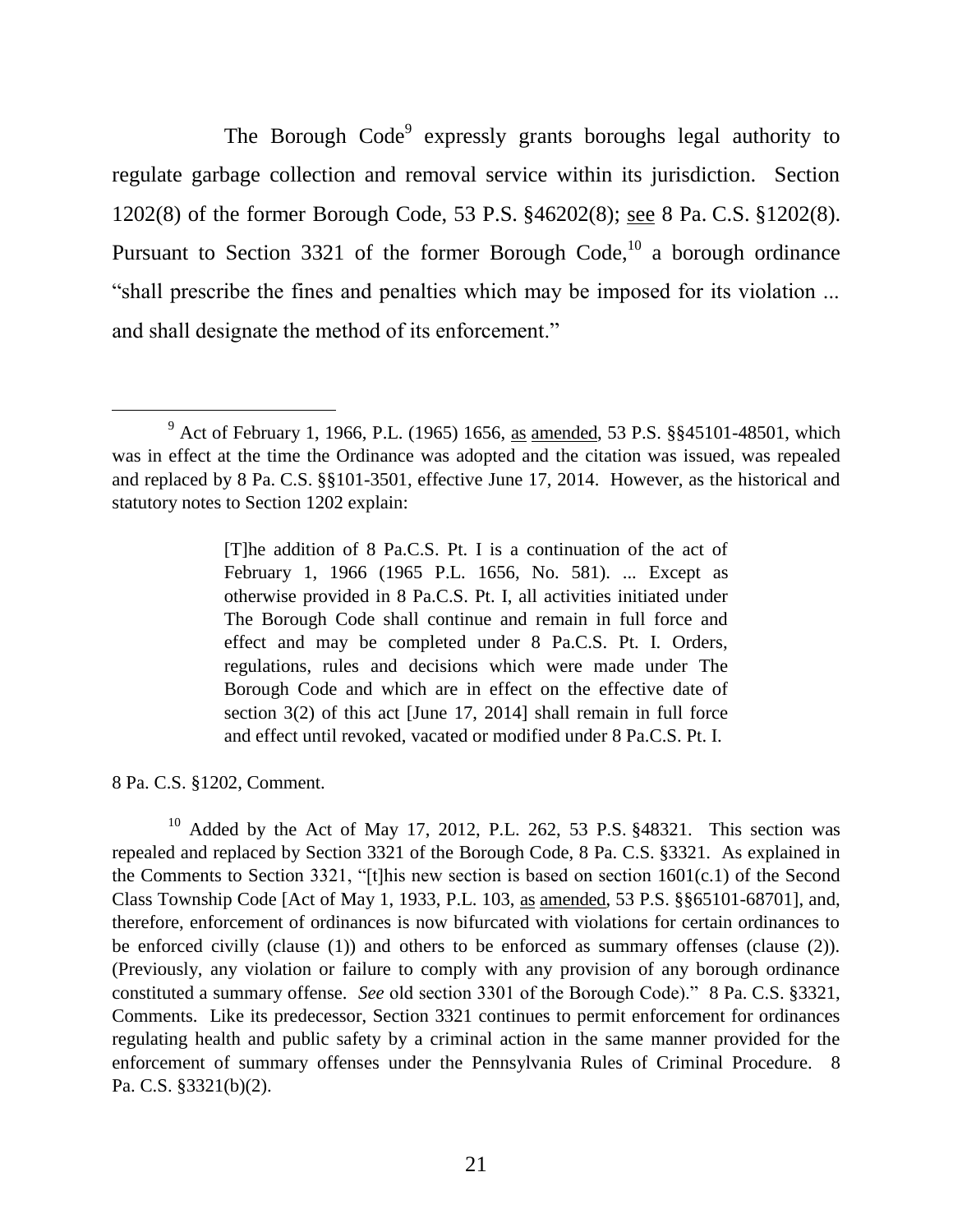For an ordinance regulating health and public safety, the ordinance shall provide that its enforcement shall be by action brought before a magisterial district judge in the same manner provided for the enforcement of summary offenses under the Pennsylvania Rules of Criminal Procedure. Former 53 P.S. §48321(2). A borough may prescribe criminal fines not to exceed \$1,000 per violation and may prescribe imprisonment to the extent allowed by law. Id. Ordinances that regulate the collection, transportation and disposal of solid waste promote public health, public safety and welfare. Ridley Arms; Nat'l Props., Inc. v. Borough of Macungie, 595 A.2d 742 (Pa. Cmwlth. 1991); see Section 102 of the Solid Waste Management  $Act<sup>11</sup>$  (declaring "improper and inadequate solid waste practices create public health hazards, environmental pollution, and economic loss, and cause irreparable harm to the public health, safety and welfare"); Section  $102(b)(3)$  of the Municipal Waste Planning, Recycling and Waste Reduction Act<sup>12</sup> (providing the express purpose of the act includes "[p]rotect[ing] the public health, safety and welfare from the short- and long-term dangers of transportation, processing, treatment, storage and disposal of municipal waste.").

In addition to enforcement as a summary offense, boroughs may bring an action in equity. Former 53 P.S. §48321(4); see also 8 Pa. C.S. §3321(c). The Borough is also authorized to collect delinquent taxes by utilizing the method and specific procedures afforded by the MCTLA, which provides for liens against the property. Section 4 of the MCTLA, 53 P.S. §7107.

 $\overline{a}$ 

<sup>&</sup>lt;sup>11</sup> Act of July 7, 1980, P.L. 380, 35 P.S. §6018.102.

<sup>12</sup> Act of July 28, 1988, P.L. 556, 53 P.S. §4000.102(b)(3).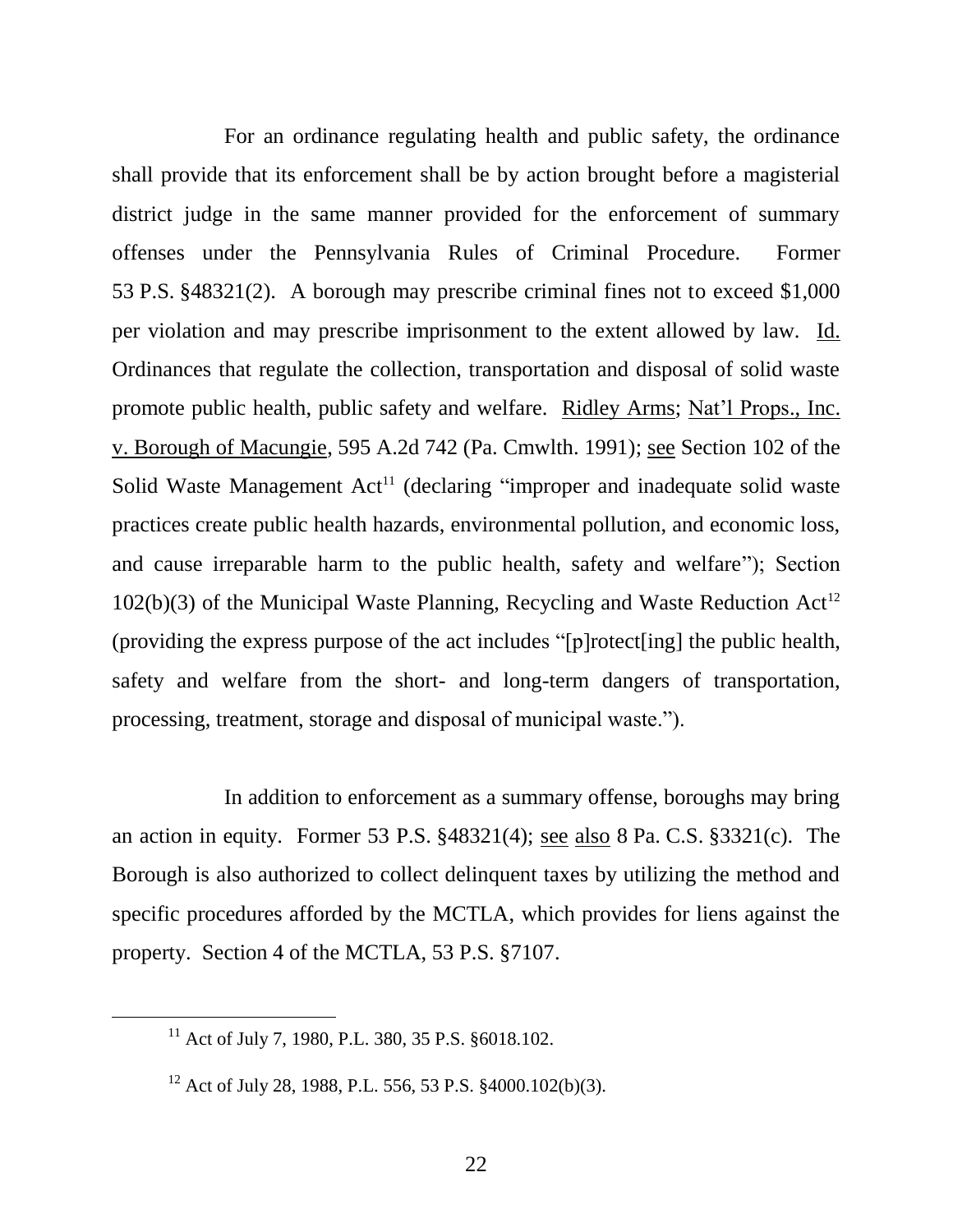Here, pursuant to its express powers under the Borough Code, the Borough adopted the Ordinance for the collection, transportation and disposal of solid waste. The Ordinance prescribes the fines and penalties which may be imposed for its violation and designates the method of its enforcement. Section 17 of Ordinance. Specifically, "[a]ny person ... who shall violate any provision of this article shall, upon conviction thereof, be sentenced to pay a fine of not less than \$300.00 or more than \$1,000.00 plus costs and, in default of payment of said fines and costs, to a term of imprisonment not to exceed 30 days." Id.

As the collection, transportation and disposal of garbage is a health, safety and welfare issue, the Borough was permitted to penalize any residential property owners for refusing to comply with the terms of the Ordinance. See Former 53 P.S. §48321(2). The fact that other methods of enforcement were available to the Borough did not negate the Borough's right to issue a non-traffic summary citation. As no fundamental laws have been clearly, palpably and plainly violated, Dennis' argument is without merit.

#### **3. Liability of Person not Property**

Finally, Dennis contends the trial court erred and abused its discretion by not invalidating the Ordinance based on the fact it made the individual, rather than the property, liable for the violation. Relying on Pentlong Corporation v. GLS Capital, Inc., 820 A.2d 1240 (Pa. 2003), superseded by statute on other grounds, Section 3 of the MCTLA, 53 P.S. §7106, and Trigona, Dennis asserts special taxes are subject to *in rem* proceedings, i.e., against the property, not against the person.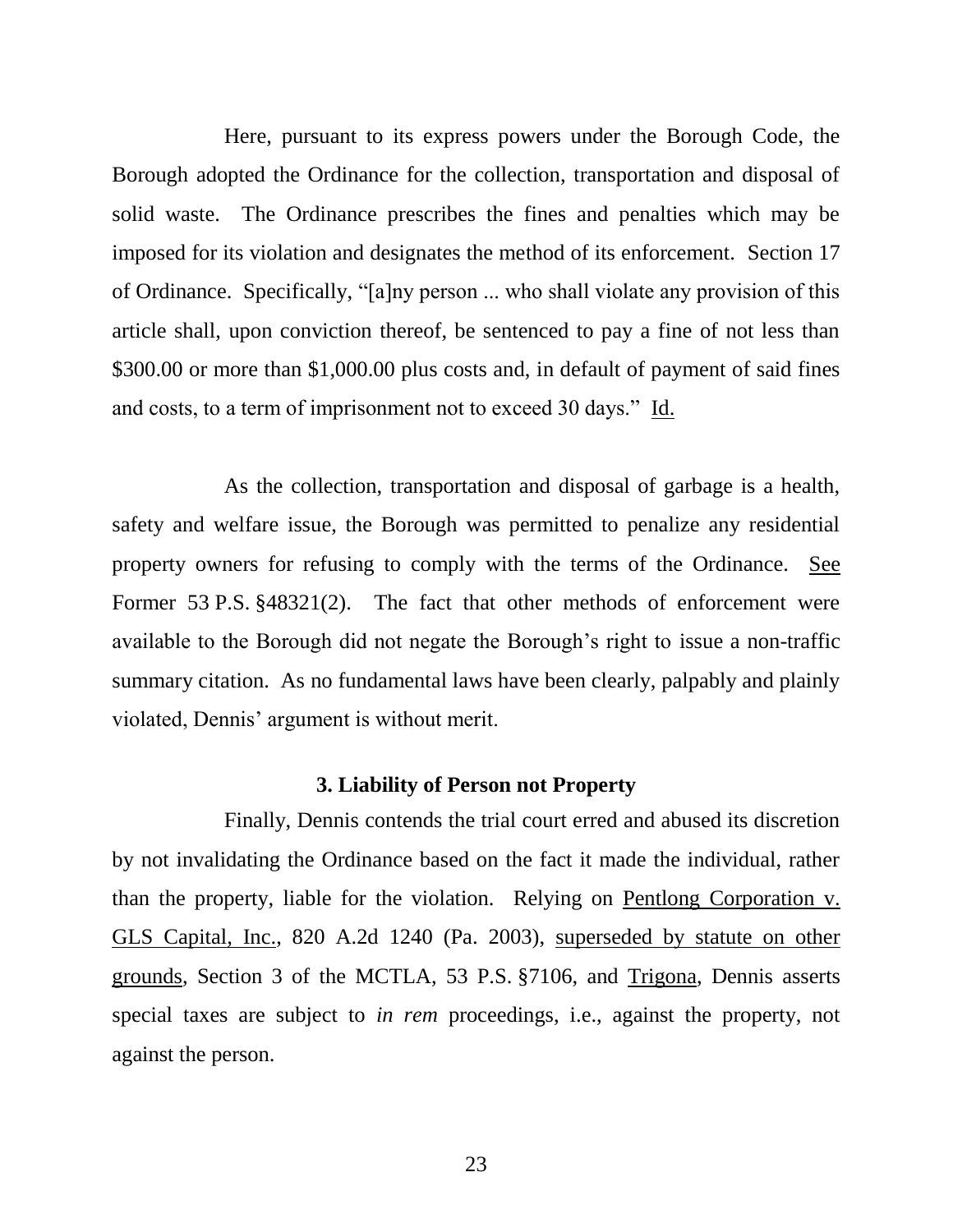Historically, municipal taxes fell into categories: general and special taxes. Pentlong; Trigona. General taxes applied to all properties, and special taxes paid for improvements that enhanced the value of specific properties. See Pentlong; Trigona.

This distinction is further observed in the statutory collection methods authorized by the MCTLA. Trigona. Under the MCTLA, claims arising to recover unpaid general taxes are "tax claims," and claims arising to recover special taxes are "municipal claims." Section 1 of the MCTLA, 53 P.S. §7101. Specifically, Section 1 of the MCTLA defines a "municipal claim" as a claim arising out of or resulting from a tax assessed by a municipality to recover for a taxpayer's benefits from local improvements, services supplied, work done, or improvements authorized and undertaken by the municipality, although the assessment amount is not definitely ascertained at the time of the claim and a lien has not yet been filed. Id. Thus, the MCTLA makes an explicit distinction between tax claims filed as a result of unpaid general taxes, and municipal claims filed as a result of unpaid special taxes. Taxes for municipal services, such as garbage removal for a specific property, fall into the municipal claim category under the MCTLA. See Trigona. Under the MCTLA, a borough may recover unpaid special taxes by placing a municipal lien against the property. 53 P.S. §7107.

In Trigona, a taxpayer challenged a city ordinance that compelled payment of municipal obligations through the denial of licenses and permits required for real property development. For several reasons, we held the ordinance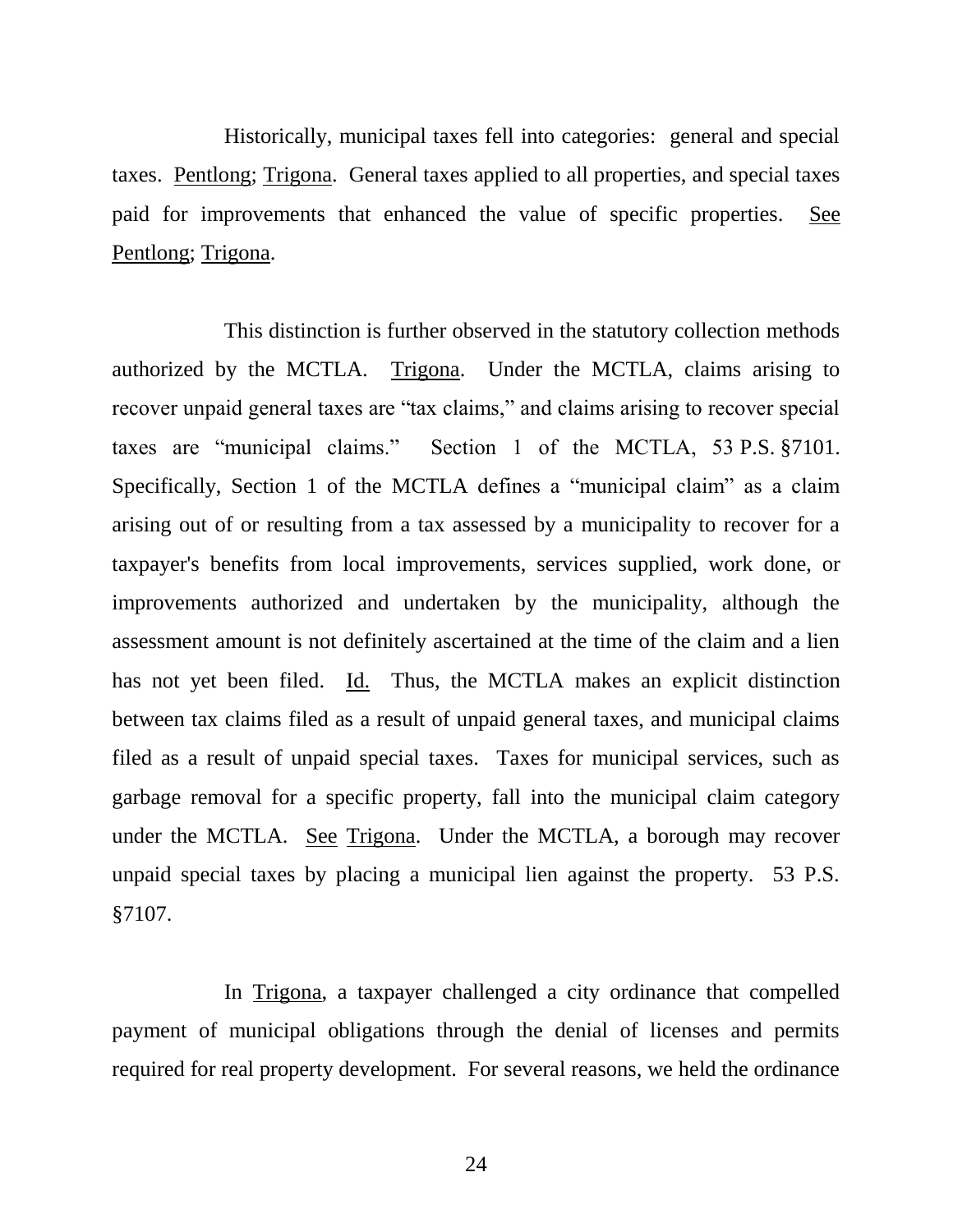was in excess of the city's powers to collect taxes and municipal claims. First, it imposed a legal disability on individuals, although such a tax collection method was not authorized by any statute. Second, we explained:

> [The ordinance] raises, therefore, a procedure against persons, as opposed to an *in rem* or property-based remedy. In fact, the personal disability extends to other persons of business affiliation with a delinquent property owner, so as to potentially prohibit the approval of their otherwise valid license and permit applications for other properties. Thus, under ... the [o]rdinance, if any shareholder, officer or director of a business entity is in default, permits and licenses will be withheld from the entire business.

926 A.2d at 1236 (emphasis added). We held that this created an impermissibly broad remedy. Id.

However, Trigona is readily distinguishable from this case. In Trigona, we found no express grant of authority allowing the city to employ other methods of municipal obligations collection. In contrast, the Borough Code expressly authorizes the Borough to bring an action against the person for violating the Ordinance in the same manner provided for the enforcement of summary offenses under the Pennsylvania Rules of Criminal Procedure and to impose criminal fines. Former 53 P.S. §48321(2).

Moreover, unlike the city's ordinance in Trigona, which could be applied against persons only distantly related to the property, there is no suggestion here that the Ordinance impermissibly reaches persons other than legal or equitable owners of a property.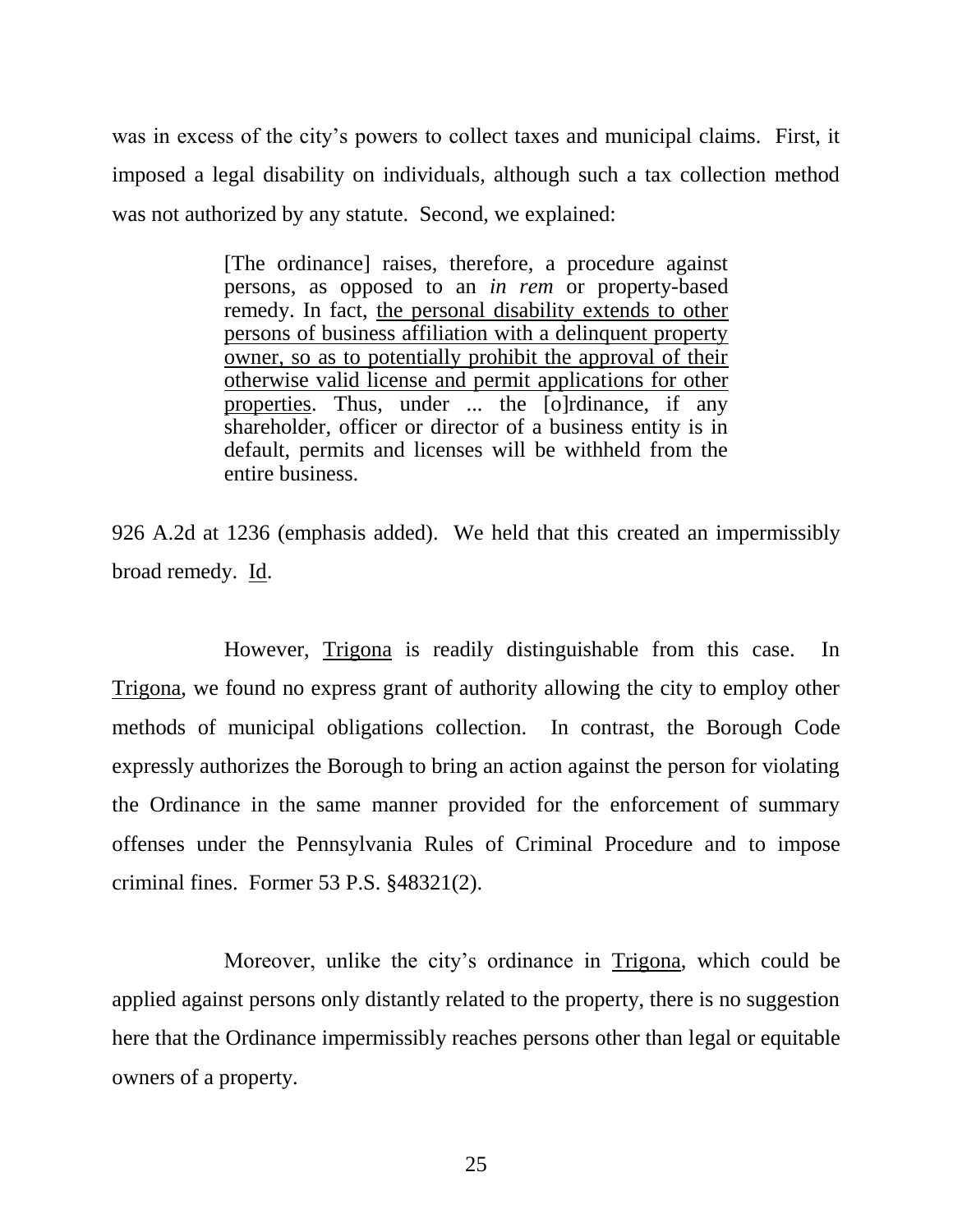Thus, the Ordinance here is not in excess of the Borough's powers to collect special taxes. Although boroughs may enforce ordinances through an action in equity, former 53 P.S. §48321(4), or by placing a lien on the property under the MCTLA, such alternate enforcements do not render the criminal enforcement against the person unlawful or unconstitutional.

# **IV. Conclusion**

Upon review, we conclude the respected trial court did not abuse its discretion, commit an error of law, or violate Dennis' constitutional rights. Accordingly, we affirm.

ROBERT SIMPSON, Judge